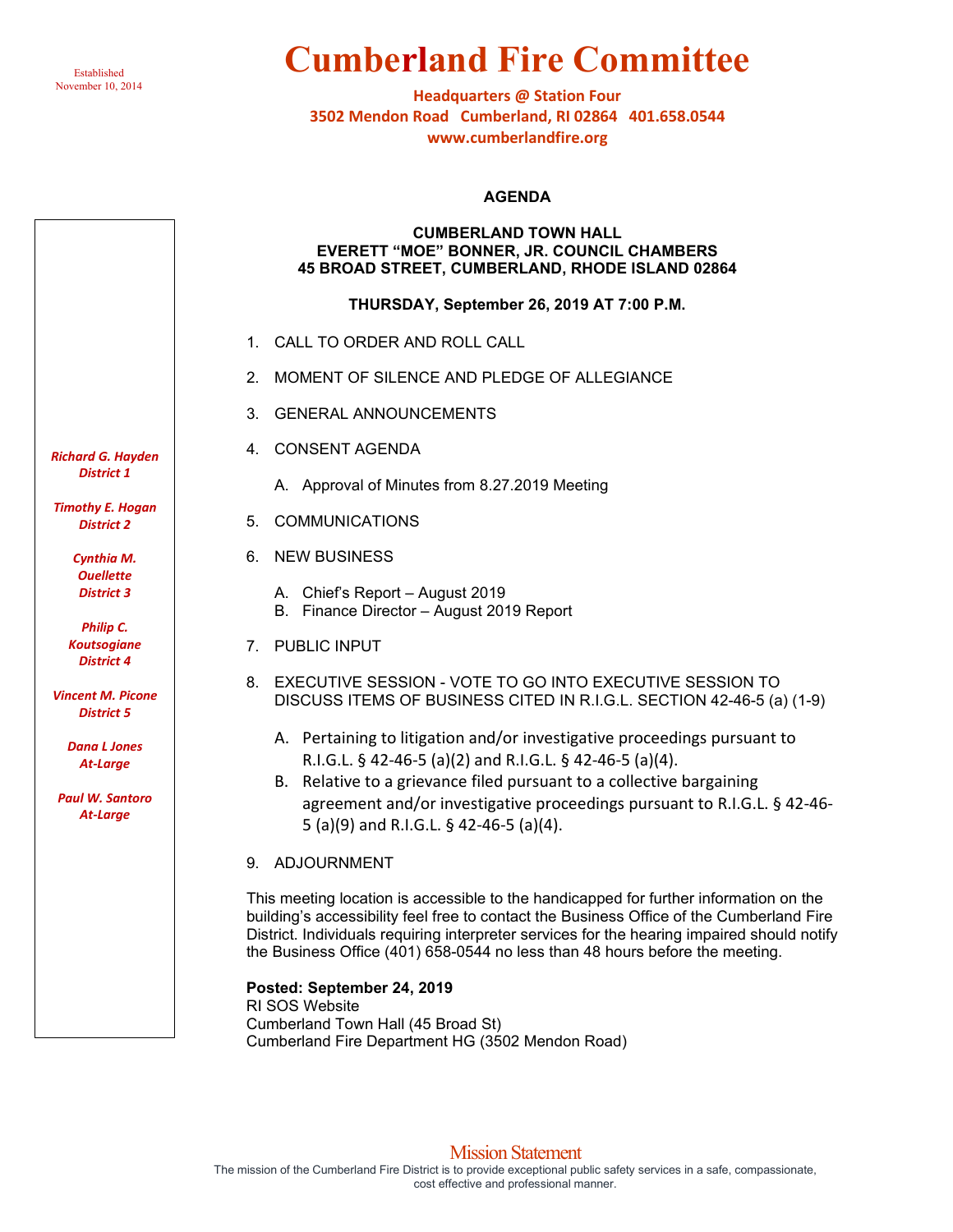| $\mathbf{1}$<br>$\overline{2}$<br>3          | <b>PROPOSED MINUTES</b><br>OF THE MEETING<br><b>OF THE</b><br><b>CUMBERLAND FIRE DISTRICT</b>                                                                                                                                                                                                                                                                                             |
|----------------------------------------------|-------------------------------------------------------------------------------------------------------------------------------------------------------------------------------------------------------------------------------------------------------------------------------------------------------------------------------------------------------------------------------------------|
| $\overline{4}$<br>5                          |                                                                                                                                                                                                                                                                                                                                                                                           |
| 6                                            | <b>August 27, 2019</b>                                                                                                                                                                                                                                                                                                                                                                    |
| 7                                            |                                                                                                                                                                                                                                                                                                                                                                                           |
| $\,8\,$                                      | $7:00$ P.M.                                                                                                                                                                                                                                                                                                                                                                               |
| 9                                            |                                                                                                                                                                                                                                                                                                                                                                                           |
| 10                                           | <b>CUMBERLAND TOWN HALL</b>                                                                                                                                                                                                                                                                                                                                                               |
| 11<br>12                                     | <b>EVERETT "MOE" BONNER JR.</b><br><b>TOWN COUNCIL CHAMBERS</b>                                                                                                                                                                                                                                                                                                                           |
| 13                                           | <b>45 BROAD STREET</b>                                                                                                                                                                                                                                                                                                                                                                    |
| 14                                           | <b>CUMBERLAND, RI 02864</b>                                                                                                                                                                                                                                                                                                                                                               |
| 15                                           |                                                                                                                                                                                                                                                                                                                                                                                           |
| 16                                           | 1. CALL TO ORDER                                                                                                                                                                                                                                                                                                                                                                          |
| 17                                           |                                                                                                                                                                                                                                                                                                                                                                                           |
| 18<br>19                                     | The meeting was called to order at 7:15 p.m. by Vice-Chairperson Philip<br>Koutsogiane.                                                                                                                                                                                                                                                                                                   |
| 20<br>21<br>22                               | Present were Commissioners Hogan, Chairperson Ouellette, Picone, Jones and<br>Santoro. Commissioner Hayden was absent.                                                                                                                                                                                                                                                                    |
| 23<br>24<br>25<br>26                         | Also present were Solicitor Richard Sinapi, Acting Chief Nicholas Anderson,<br>Finance Director Steven Greenhalgh and Business Manager Beth Markey.                                                                                                                                                                                                                                       |
| 27<br>28<br>29                               | Chairperson Ouellette announced that she had been on vacation, returned due to<br>an emergency, and that Vice-Chair Koutsogiane would run the meeting.                                                                                                                                                                                                                                    |
| 30<br>31                                     | 2. MOMENT OF SILENCE AND PLEDGE OF ALLEGIANCE                                                                                                                                                                                                                                                                                                                                             |
| 32                                           | <b>3. GENERAL ANNOUNCEMENTS</b>                                                                                                                                                                                                                                                                                                                                                           |
| 33<br>34<br>35<br>36<br>37<br>38<br>39<br>40 | Vice-Chair Koutsogiane announces that the Chairperson and the Board<br>received a communication from former Chief Kenneth Finlay and proceeded<br>to read the same.<br>Chairperson Ouellette thanked Chief Finlay for his work for the Department<br>and the citizens of the Town and wished him well upon his resignation. Vice-<br>Chair Koutsogiane agreed with Chairperson Ouellette. |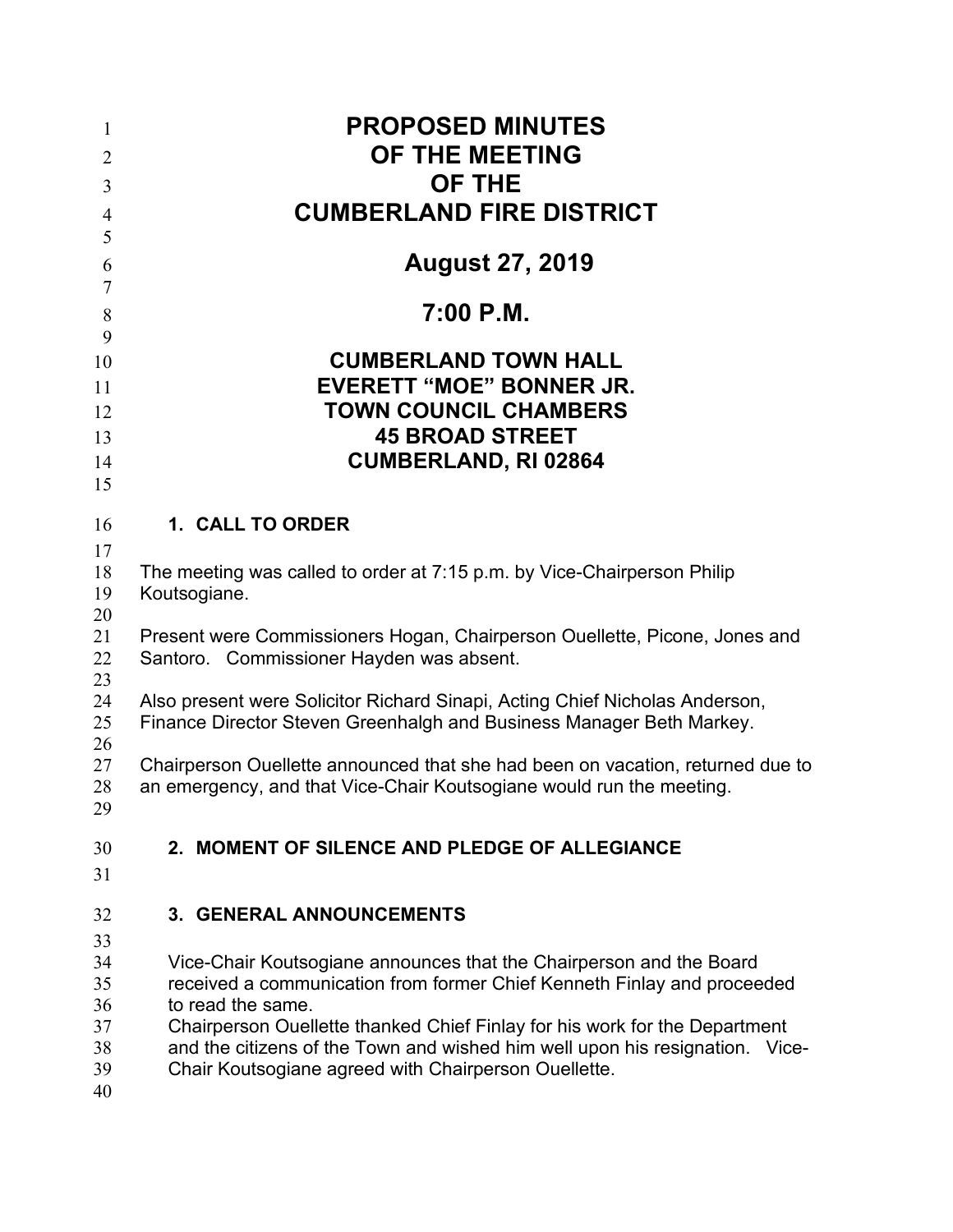## **4. CONSENT AGENDA**

- 42 A. Approval of Minutes from the July 23, 2019 meeting.
- Roll Call was asked for by Chairperson Ouellette.
- Roll Call: Commissioner Hayden absent Commissioner Picone - present Commissioner Hogan – present Commissioner Jones - present Chairperson Ouellette - present Commissioner Santoro – present Vice-Chairperson Koutsogiane – present.
- Motion to accept the Minutes of the July 23, 2019 meeting was made by Chairperson Ouellette; seconded by Commissioner Hogan. No discussion. Vote was taken; passes 6-0.
- 

## **5. COMMUNICATIONS**

 Commissioner Hogan praised the firefighters for their outstanding work at the touch a truck event held the previous weekend.

### **6. NEW BUSINESS**

A. Chief's Report- July 2019

 Acting Chief Anderson gave an overview of the July 2019 Chief's Report. Vice-Chair Koutsogiane asks Chief Anderson if he is able to track multi company responses on a monthly basis; Chief Anderson responded yes. Commissioner Santoro asks if any of the Board members could be involved with the chief's subcommittees; Chief Anderson thank him and respectfully denied his request. Commissioner Santoro asked how often there would be full command staff meetings; Chief Anderson responded quarterly. Commissioner Jones asks Chief Anderson if he is all set with the fire prevention division; the Chief responds yes and that he and his deputies are working on it and thanks the Board for their willingness to assist him. Motion to accept the Chief's Report of July 2019 was made by Commissioner Jones; seconded by Commissioner Santoro. No further discussion. Vote was taken; passes 6-0.

B. Finance Director's Report- June 2019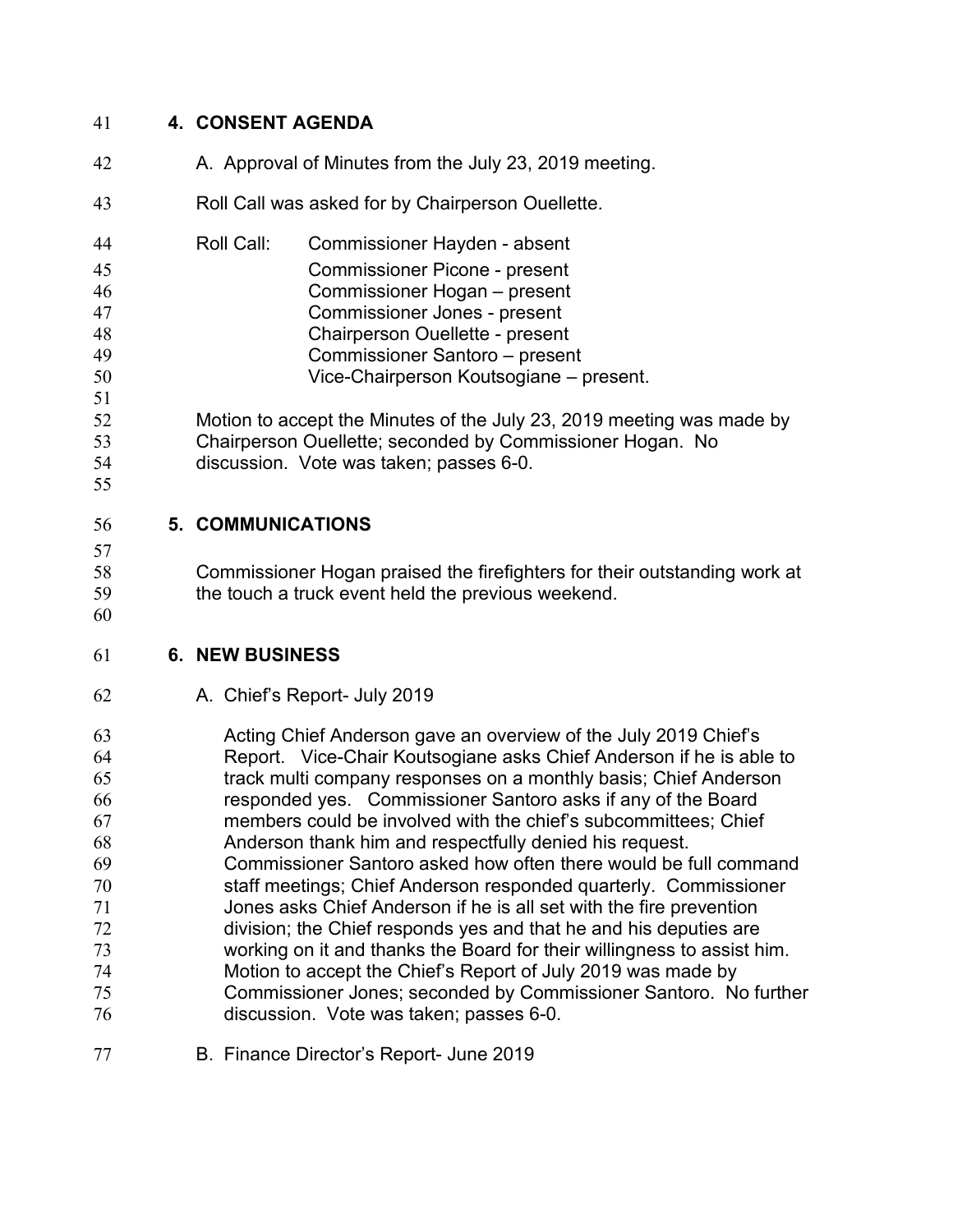- Finance Director Steven Greenhalgh asks the Board if they would like the finance reports as previously provided, or if there were any changes they would like to see in future reports. Commissioner Santoro asks the Finance Director if he could make changes to the collector's report. Vice-Chair Koutsogiane asks the Finance Director to briefly explain the collector's report; the Finance Director proceeded to do so. Vice-Chair Koutsogiane asks if the Finance Director could produce the monthly finance reports as they were produced previously; **the Finance Director responded yes. Chairperson Ouellette asks the**  Board if the more detailed report could be made quarterly, as opposed 88 to monthly. Vice-Chair Koutsogiane responds that he personally would like to see the more detailed report monthly. Discussion ensues regarding the format and details of the monthly/quarterly finance reports. Motion to accept the Finance Director's Report of June 2019 was made by Commissioner Jones; seconded by Chairperson Ouellette. No further discussion. Vote was taken; passes 6-0.
- C. Finance Director's Report- July 2019
- Motion to accept the Finance Director's Report of July 2019 was made by Commissioner Hogan; seconded by Commissioner Picone. Commissioner Santoro asks a question regarding a certain check; Finance Director Greenhalgh confers with Business Manager Beth Markey who responded that it was a bank service fee. Commissioner Santoro brings up the matter of the fire hydrant charges. Discussion ensues regarding the same. Vice-Chair Koutsogiane asks if there is any further discussion; hearing none, Vote was taken; passes 6-0.
- D. Discussion regarding district spending limits
- Commissioner Picone, Chairman of the Finance Subcommittee, gives an overview of the committees' progress and setting guidelines for day 106 to day expenses. Discussion ensues.
- 

# **7. PUBLIC INPUT**

- 
- 110 No public input.

# **8. ADJOURNMENT**

- Motion to adjourn the Meeting is made by Chairperson Ouellette;
- seconded by Commissioner Hogan. No discussion. Vote was taken; passes 6-0. Meeting adjourned at 8:10 p.m.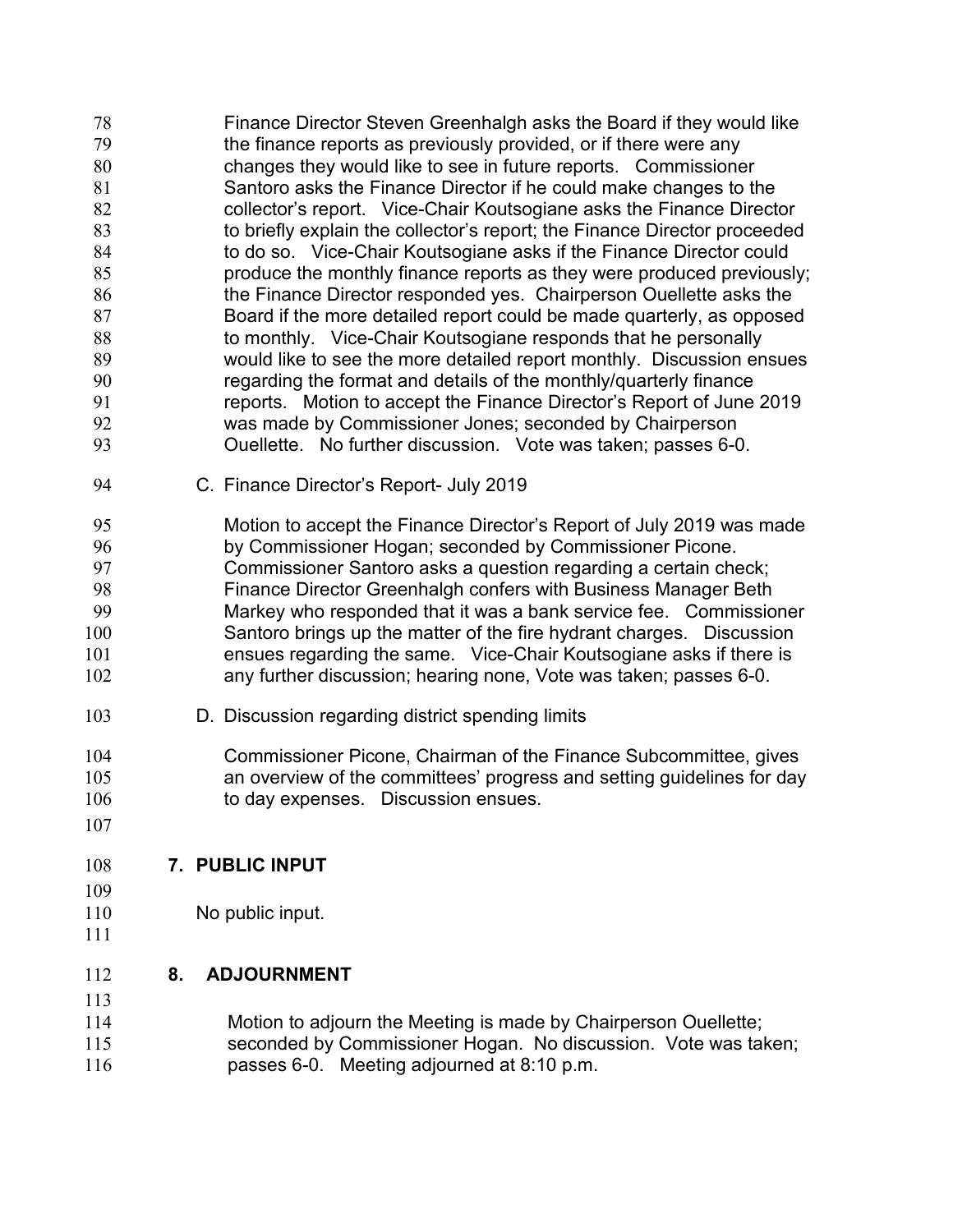

# CUMBERLAND FIRE DEPARTMENT 3502 MENDON ROAD CUMBERLAND, RI 02864

Nicholas Anderson Fax: (401) 658-2198 Acting Chief of Department nanderson@CumberlandFire.org

Phone: (401) 658-0544

Chief's Report for August 2019

Board of Commissioners Cumberland Fire District September 24, 2019

Board Members;

Attached are the monthly reports of activity for the month of August 2019. The run report shows 404 calls for service. The incidents are broken down by category with an attached report.

On August 25th, the Cumberland Professional Firefighters Local 2722 had another successful Touch-A-Truck event at Diamond Hill State Park. There were over 5000 attendees and the local collected over 2000 pounds of food for the RI Food Bank.

New this year was a 'Firefighter Challenge', this gave an opportunity for elementary school aged children to perform firefighter tasks in an obstacle course, set up and run by Cumberland Firefighters. This same course will be set up and running this coming Saturday at the Franklin Farms Harvest Festival and Tractor Show located at 142 Abbott Run Valley Road.

On 9/5/19, Truck 1 was sent to Ralco Equipment Company Inc. due to a lean to the driver's side, front end. Please see attached report based on their findings, invoice #10201. The truck is a 2000 KME referred to as a 'quint' in the fire service; a combination engine and with a 75' aerial ladder. The truck has a long history of expensive repairs including the electrical system, a major engine overhaul, and the fire pump being repaired. The aerial ladder was pulled from service last year after it failed its annual inspection due to the possibility of a catastrophic failure. This past year, it was used as a back-up engine when needed. Stating the above facts and the frame of this vehicle being deemed unsafe, it is my opinion that this vehicle be sold for an 'as is' type sale. It should be noted the regional Central Falls Ladder has been used as a backup for our current Ladder 1 and gives us credit with our ISO requirements.

On September 6, 2019, I received a letter of gratitude from the Johnston Fire Chief, Peter Lamb (attached). The Johnston Fire Department tragically lost a firefighter, Richard Gemma. In solidarity; Captain Craig Emerson, FF Bryan Clarke, FF David Cinq-Mars, and FF Gary Grenier worked a voluntary detail to provide station coverage so members of the Johnston Fire Department could say goodbye to their brother firefighter. I would like to add, this voluntary detail was filled within ten minutes of the notification. FF William Sullivan and FF Jacob Rivello represented the Cumberland Fire Department Honor Guard for the services.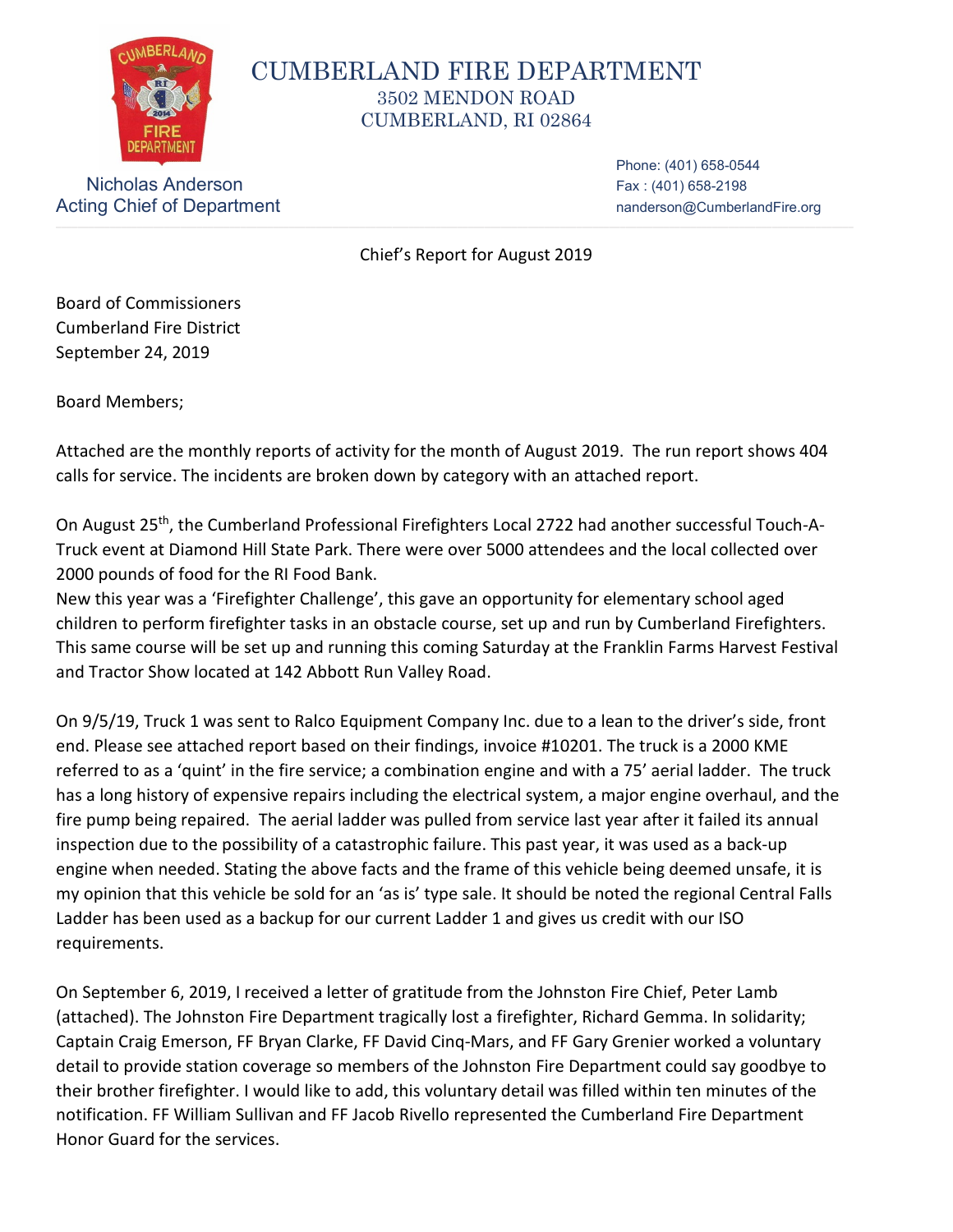On September 13<sup>th</sup>, Engine 1 and Ladder 1 attended a car show at 100 Mendon Road as they memorialized Cumberland Firefighter Christopher Borges. We suddenly lost FF Borges on August 30, 2018.

We have had two retirements this past month, Captain John Fogarty and Firefighter Robert O'Neill. Captain Fogarty had nearly forty years in the Cumberland Fire Service. He began as a volunteer with the Ashton Fire District; then he was promoted to full time status, where he completed over 29 years. Firefighter O'Neill had nearly 45 years of service to the Cumberland Fire District. He started as a volunteer with the North Cumberland Fire District then was promoted to full time status, completing over 30 years in that role.

On September 18<sup>th</sup>, the crew of Engine 1 (Lieutenant Michael Connors, FF Steve Duffy, FFOP Gregory Grimes) assisted Cumberland EMS (Dr. Meehan-Cousee, Paramedic Lieutenant Jason Gomes, Paramedic Olivia Gamache) with a childbirth in the residence.

September 21th, Engine 4 and Ladder 1 attended a community event at Cumberland Plaza while Engine 5 and Engine 1 attended the St. John Vianney Fall Festival. The events provided an opportunity for community relations and fire education.

Respectfully submitted,

Nicholas Anderson Acting Chief Cumberland Fire District

\_\_\_\_\_\_\_\_\_\_\_\_\_\_\_\_\_\_\_\_\_\_\_\_\_\_\_\_\_\_\_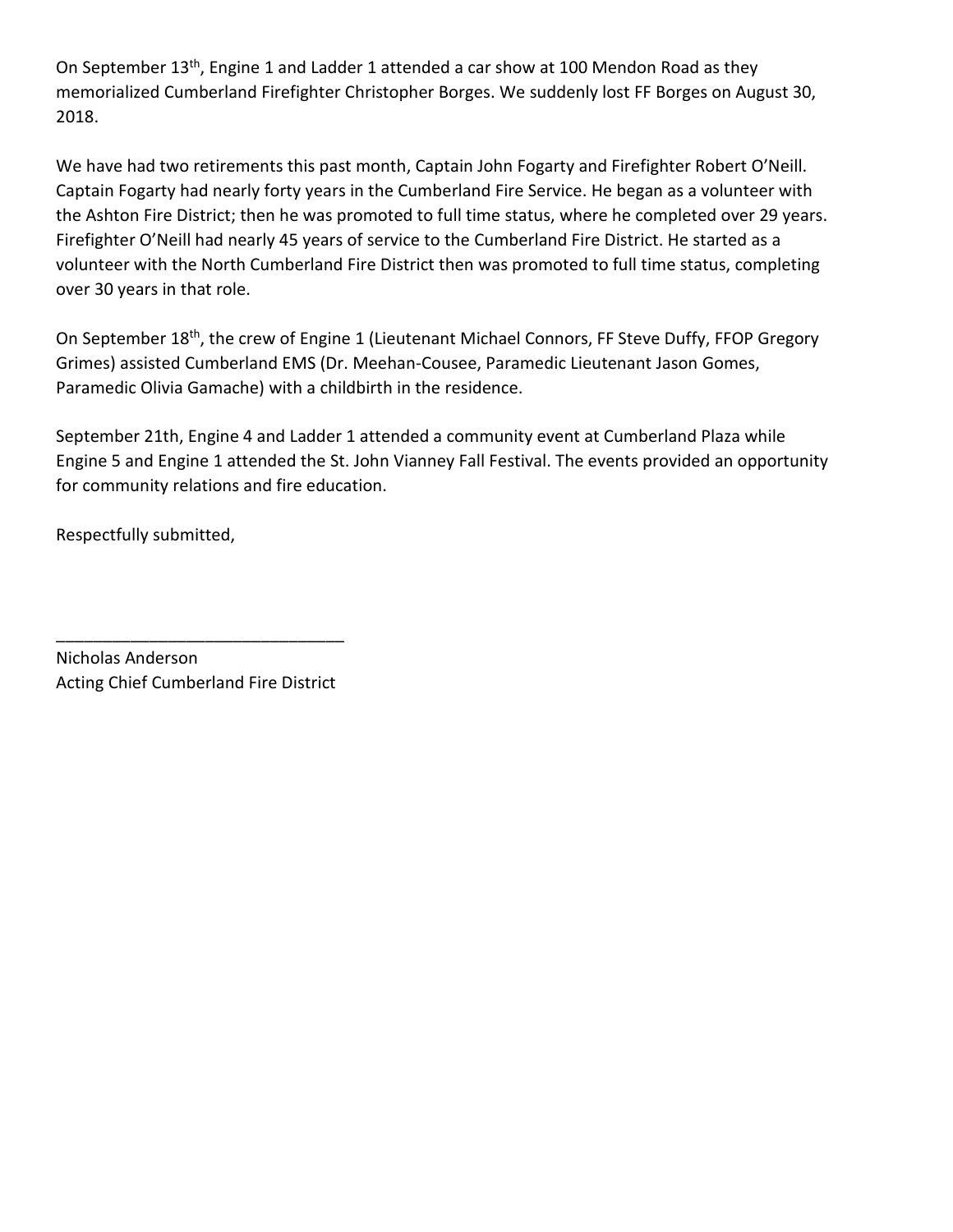# **Cumberland Fire Dept.**

*Cumberland, RI*

This report was generated on 9/23/2019 12:52:27 PM

#### **Breakdown by Major Incident Types for Date Range**

Zone(s): All Zones | Start Date: 08/01/2019 | End Date: 08/31/2019



| <b>MAJOR INCIDENT TYPE</b>                          | # INCIDENTS | % of TOTAL |
|-----------------------------------------------------|-------------|------------|
| <b>Fires</b>                                        | 8           | 1.98%      |
| Overpressure rupture, explosion, overheat - no fire |             | 0.25%      |
| <b>Rescue &amp; Emergency Medical Service</b>       | 276         | 68.32%     |
| Hazardous Condition (No Fire)                       | 9           | 2.23%      |
| Service Call                                        | 36          | 8.91%      |
| <b>Good Intent Call</b>                             | 16          | 3.96%      |
| False Alarm & False Call                            | 58          | 14.36%     |
| τ∩τΔΙ                                               | 404         | 100.00%    |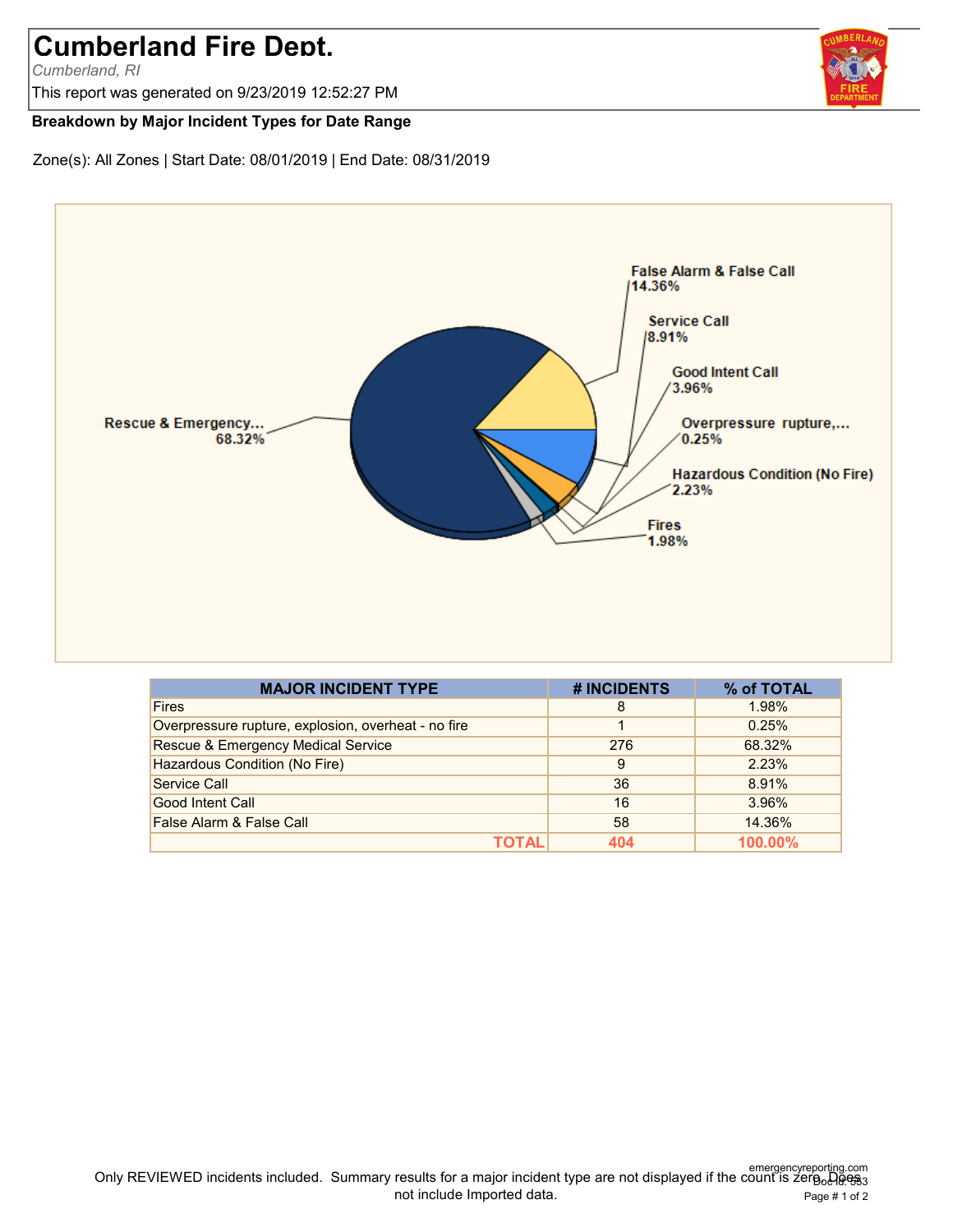**Ralco Equipment Company, Inc. INVOICE** 51 Ralco Way/PO Box 35 10201 Cumberland, Rhode Island, 02864-0035 Org. Est. # 017012 Phone: 401-726-3095 Fax: 401-726-6950 RI Inspect Station 155C We do the job once and we do it right! ralcotruck45@gmail.com **INVOICE** Date: 09/05/2019 **Cumberland Fire Department - Chief Anderson** 2000 KME - KME Fire Appartus Tandem Axle - ISM 450 HP Cum 3502 Mendon Road Lic  $#:690$ Odometer In: 0 Cumberland, RI 02864 Unit # : Truck 1 Office 401-658-0544 -- Cellular 401-474-0314 Fin VIN #: 1K9AF648X YN058211 Part Description / Number Qtv Sale Ext **Labor Description** Ext Check truck excessive lean and report findings.  $n/c$ Inspect complete suspension with load on and relaxed using hyd legs to lift and support unit. Found excessive bent crossmember. rust and debris built up between double and triple frame sections causing support brackets, torque arms, and suspension components to be at opposing angles. This actually lifted truck on right coupled with gravity and the shift of more weight to the left the truck is now leaning severely. Frame rails would need to be removed and replaced to correct issues and this is no longer cost effective as the unit has multiple other problems. Take video of numeorus areas to show customer as needed. [ Recommendations ] Cab door latches and keepers loose and worn. Ladder outrigger legs sensors need to be moved and manually set sometimes to get ladder operative. Org. Estimate 0.00  $0.00$ Revisions **Current Estimate**  $0.00$ Labor:  $0.00$ Parts:  $0.00$ SubTotal:  $0.00$ Tax:  $0.00$ Total:  $0.00$ Bai Due: \$0.00 [Payments - ] Vehicle Received: 9/5/2019 Customer Number: 934 I hereby authorize the above repair work to be performed. I hereby grant you or your employees permission to operate the car or truck herein described on street, highways, etc for the purpose of testing and/or inspection. An express mechanic's lien is hereby acknowledged on above car or truck to secure the amount of repairs thereto. All sums shall become due and payable upon completion. All legal, attorney, and/or collection fees pursuant to this contract shall be paid to Ralco Equip Co by the undersigned Signature Date Visit us on the web: www.ralcoequipment.com  $\sim$   $\sim$   $\sim$  $\Delta\Delta\approx 0.4$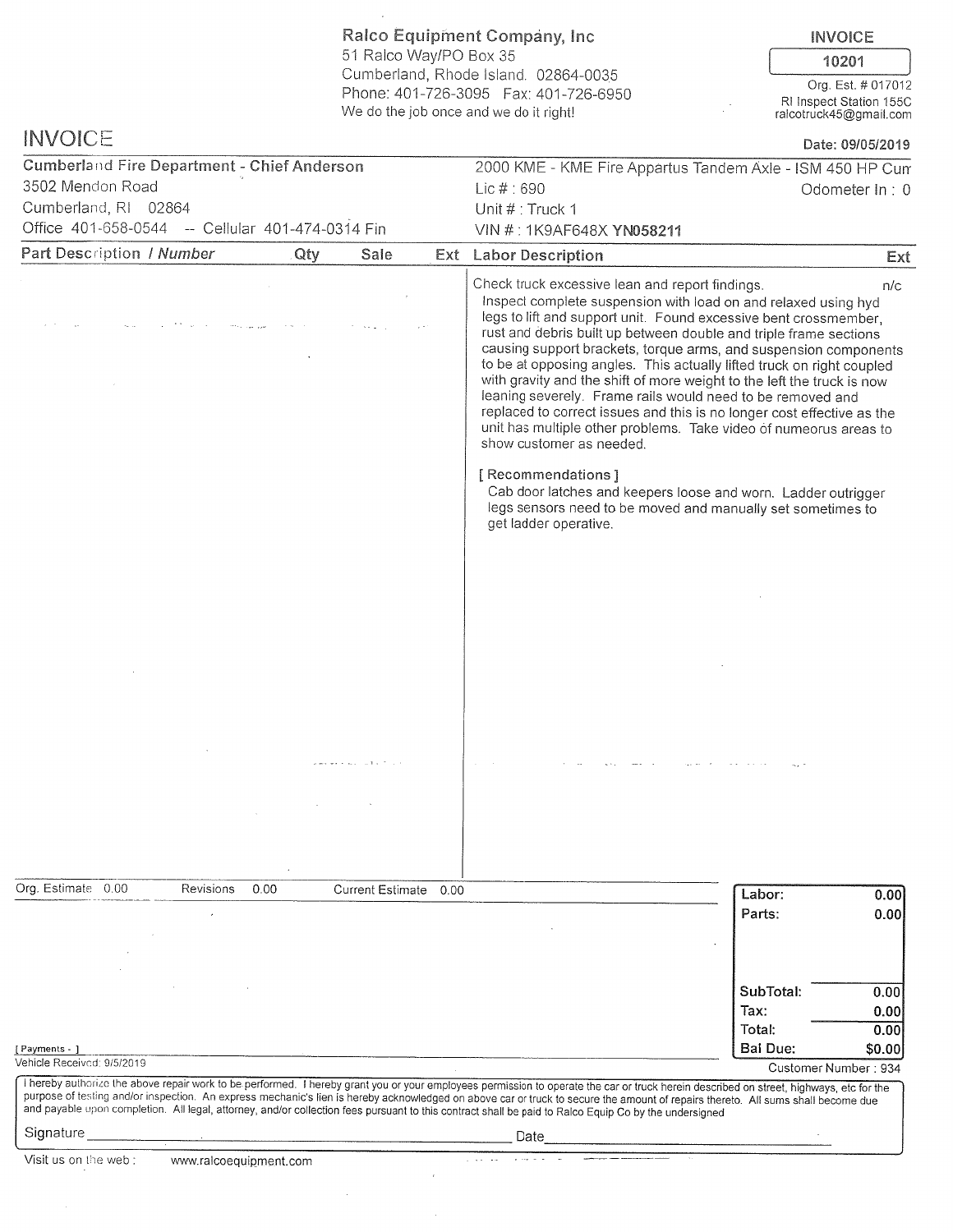

# **JOHNSTON FIRE DEPARTMENT HEADQUARTERS 1520 ATWOOD AVENUE** JOHNSTON, RHODE ISLAND 02919

TEL. (401) 351-1600 • FAX (401) 454-3473

September 6, 2019

**Cumberland Fire Department** 3502 Mendon Road Cumberland, RI 02864

Please accept my sincerest appreciation to your department for providing apparatus coverage for the wake and funeral of our firefighter Richard Gemma. Richard's death in a sudden and tragic accident had a profound impact in our department.

Your apparatus allowed our entire department to attend services together as a group which was invaluable in our grieving process. No department can take on a task of this magnitude and still provide services to our citizens.

I am grateful for our personal and professional relationships, and the departments who assisted truly epitomize not only the term "mutual aid" but also the term brotherhood and caring for others.

Thank you.

Sincerely,

Setus J Bamb

Peter J. Lamb Chief

PJL/vli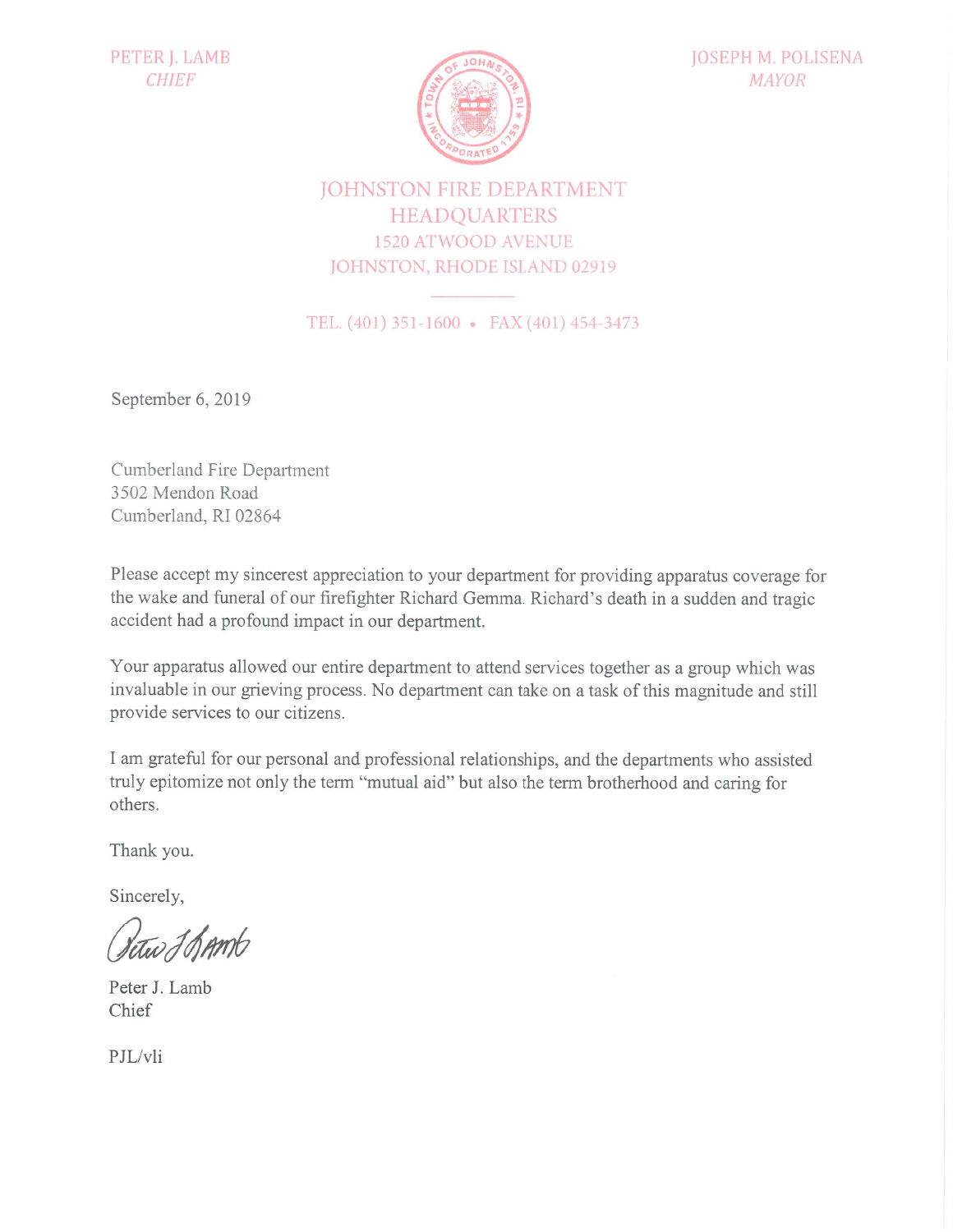

# Cumberland Fire Department

# Financial Reports

Period Ending: August 31, 2019

Presented: September 26, 2019

Steven Greenhalgh, Finance Director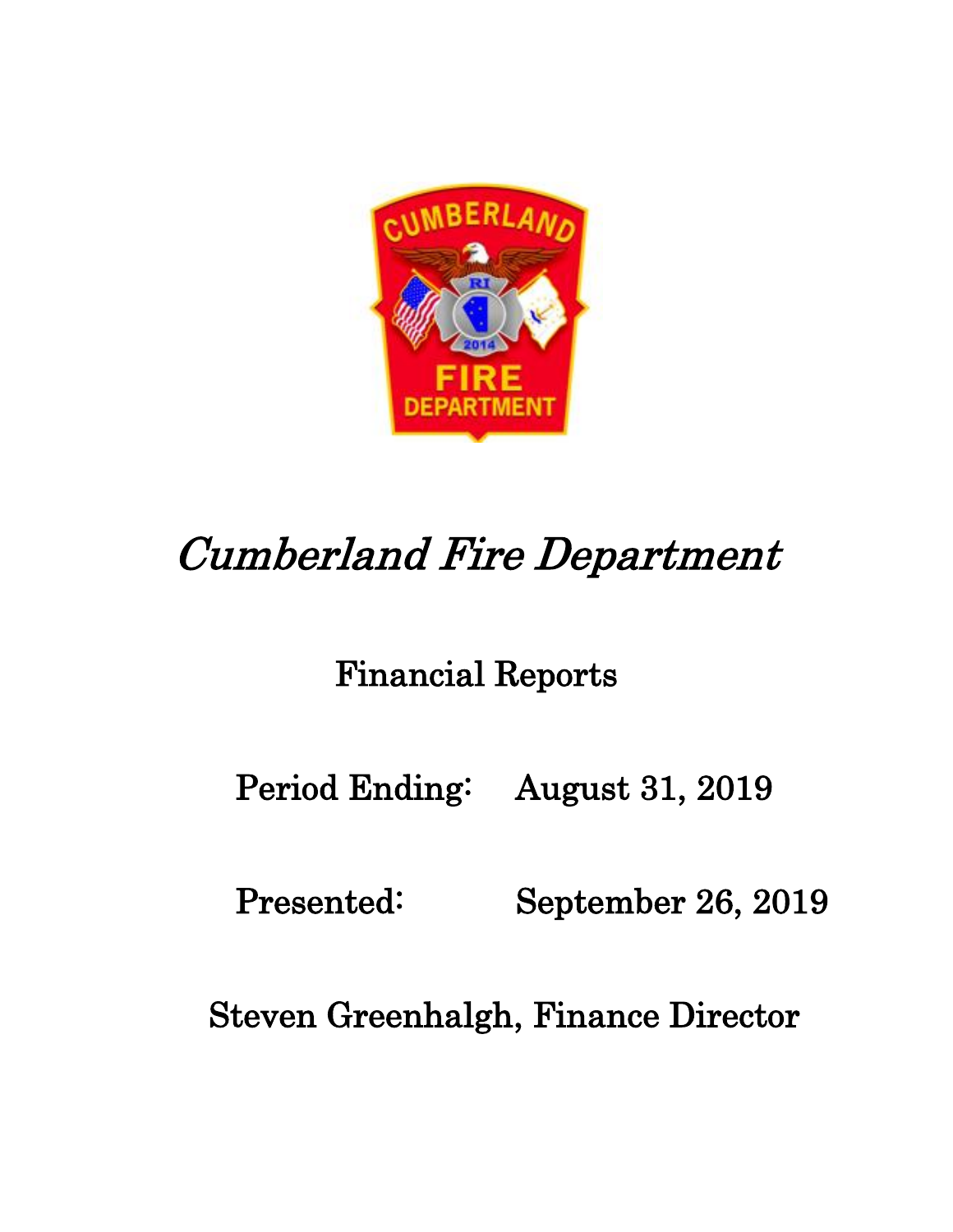#### **CUMBERLAND FIRE DISTRICT** 3502 MENDON RD **CUMBERLAND RI 02864 TAX COLLECTOR'S REPORT** August 2019

| August 2019  | Beginning<br>Balance<br>08/01/2019 | <b>New</b><br>Receivables |   | <b>Total Balance</b><br><b>Due</b> | <b>Total Collected</b> | Abatements<br>and<br>Adjustments |    | Refunds         | Returned<br>Checks    | Payment<br>Transfers | Remaining<br>Receivable<br>Balance<br>08/31/2019 |
|--------------|------------------------------------|---------------------------|---|------------------------------------|------------------------|----------------------------------|----|-----------------|-----------------------|----------------------|--------------------------------------------------|
|              |                                    |                           |   |                                    |                        |                                  |    |                 |                       |                      |                                                  |
| 2018 & prior | 79,580.72                          |                           |   | 79,580.72   \$                     | 4,906.99               |                                  |    |                 |                       |                      | 74,673.73                                        |
|              |                                    |                           |   |                                    |                        |                                  |    |                 |                       |                      |                                                  |
| 2019         | 3,723,479.46                       | 1.768.27                  | S |                                    | 161,989.71             | 566.77                           | -S | 2,088.61        |                       |                      | 3,564,779.86                                     |
|              |                                    |                           |   |                                    |                        |                                  |    |                 |                       |                      |                                                  |
|              |                                    |                           |   |                                    |                        |                                  |    |                 |                       |                      |                                                  |
| Total        | $3,803,060.18$ \\$                 | 1,768.27                  | 8 | $3,804,828.45$ \\$                 | 166,896.70 \ \$        | 566.77                           |    | $2,088.61$   \$ | $\tilde{\phantom{a}}$ | $\blacksquare$       | 3,639,453.59                                     |

 $\frac{1}{2} \frac{1}{2} \left( \frac{1}{2} \right) \frac{1}{2} \frac{d^2}{dx^2}$ 

 $\mathcal{L}^{\mathcal{L}}$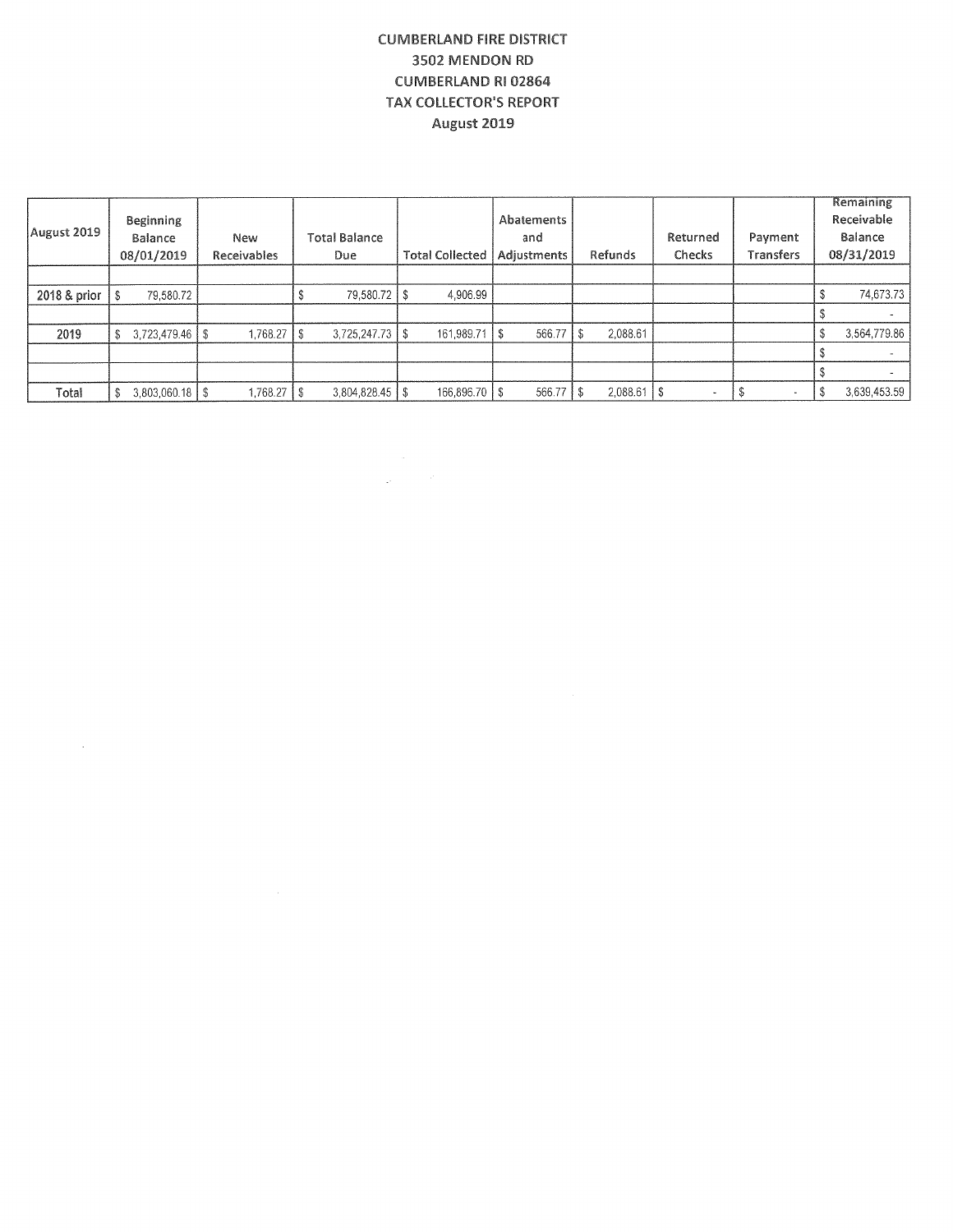#### **Cumberland Fire District Balance Sheet As of August 31, 2019**

|                                          | Aug 31, 19        |
|------------------------------------------|-------------------|
| <b>ASSETS</b>                            |                   |
| <b>Current Assets</b>                    |                   |
| <b>Checking/Savings</b>                  |                   |
| 1001 · Navigant GF Operating             | 108,409.47        |
| 1002 · FNB HRA Checking                  | 9,151.69          |
| 1004 · FNB Fire Prevention               | 21,401.43         |
| 1005 · Navigant Savings MM               | 2,283,088.47      |
| 1009 · FNB FP Savings                    | 83,093.83         |
| 1010 · Navigant Fire Alarm Maint         | 1,604.16          |
| 1012 · Webster Bank                      | 10,111.55         |
| 1013 · Navigant Fire Alarm Maint MM      | 87,471.55         |
| <b>Total Checking/Savings</b>            | 2,604,332.15      |
| <b>Other Current Assets</b>              |                   |
| 1210 · Tax Receivable Prior Years        | 74,673.73         |
| 1217 · Tax Receivable 2019               | 3,564,779.86      |
| 1300 · Collection/Returned CK Fees       | 50.00             |
| 1305 · Tax Sale Fees                     | 1,895.99          |
| 1310 · Radio Box Fees                    | 5,595.00          |
| 1311 · FF Detail Receivable              | 821.50            |
| 1312 · Fire Prevention Fees              | 933.00            |
| 1313 · Misc Fire Prevention Receivable   | 171.00            |
| 1315 · Misc. Accounts Receivable         | 456.48            |
| <b>Total Other Current Assets</b>        | 3,649,376.56      |
| <b>Total Current Assets</b>              | 6,253,708.71      |
| <b>Fixed Assets</b>                      |                   |
| $1400 \cdot$ Land                        | 779,800.00        |
| 1500 Buildings & Improvements            | 1,541,935.09      |
| 1505 · Vehicles & Equipment              | 2,719,204.18      |
| 1506 · Radio Equipment                   | 76,354.12         |
| 1510 · Fire Prevention Equipment         | 551,383.84        |
| 1515 Office Equipment                    | 10,081.93         |
| 1520 Furniture and Fixtures              | 17,022.90         |
| 1600 Accumulated Depreciation            | $-4, 132, 377.00$ |
| <b>Total Fixed Assets</b>                | 1,563,405.06      |
| <b>Other Assets</b>                      |                   |
| 1050 · Petty Cash-Tax Collector          | 750.00            |
| 1055 · Petty Cash Fire Chief             | 500.00            |
| <b>Total Other Assets</b>                | 1,250.00          |
| <b>TOTAL ASSETS</b>                      | 7,818,363.77      |
| <b>LIABILITIES &amp; EQUITY</b>          |                   |
| Liabilities                              |                   |
| <b>Current Liabilities</b>               |                   |
| <b>Other Current Liabilities</b>         |                   |
| 2011 · Payroll Tax FED W/H               | $-34.54$          |
| 2013 · Payroll Tax SDI WH                | 230.74            |
| $2026 \cdot AFLAC$                       | 1,288.35          |
| 2028 · P & F Insurance Assoc.            | 397.20            |
| 2252 · Deferred Tax Revenue 2017-2018    | 29,775.78         |
| 2253 · Deferred Tax Revenue 2018-2019    | 26,098.30         |
| 2254 · Deferred Tax Revenue 2019-2020    | 3,579,571.12      |
| 2280 · Misc Other Deferred Revenue       | 50.00             |
| 2281 · Deferred Tax Sale Fee Income      | $-75.12$          |
| 2285 Deferred Radio Box Income           | 387.29            |
| 2286 · Deferred Radio Box Income 2019    | 4,695.00          |
| 2500.1 · Note Payable-Nat'l Grid LED S-1 | 14,613.39         |
| 2500.2 · Note Payable-Nat'l Grid LED S-4 | 22,259.24         |
| <b>Total Other Current Liabilities</b>   | 3,679,256.75      |
| <b>Total Current Liabilities</b>         | 3,679,256.75      |
| <b>Total Liabilities</b>                 | 3,679,256.75      |
| Equity                                   |                   |
| 3200 Unrestricted Net Assets             | -594,873.07       |
| 3300 · Fund Balance transfer from Old    | 1,722,932.47      |
| <b>Net Income</b>                        | 3,011,047.62      |
| <b>Total Equity</b>                      | 4,139,107.02      |
| <b>TOTAL LIABILITIES &amp; EQUITY</b>    | 7,818,363.77      |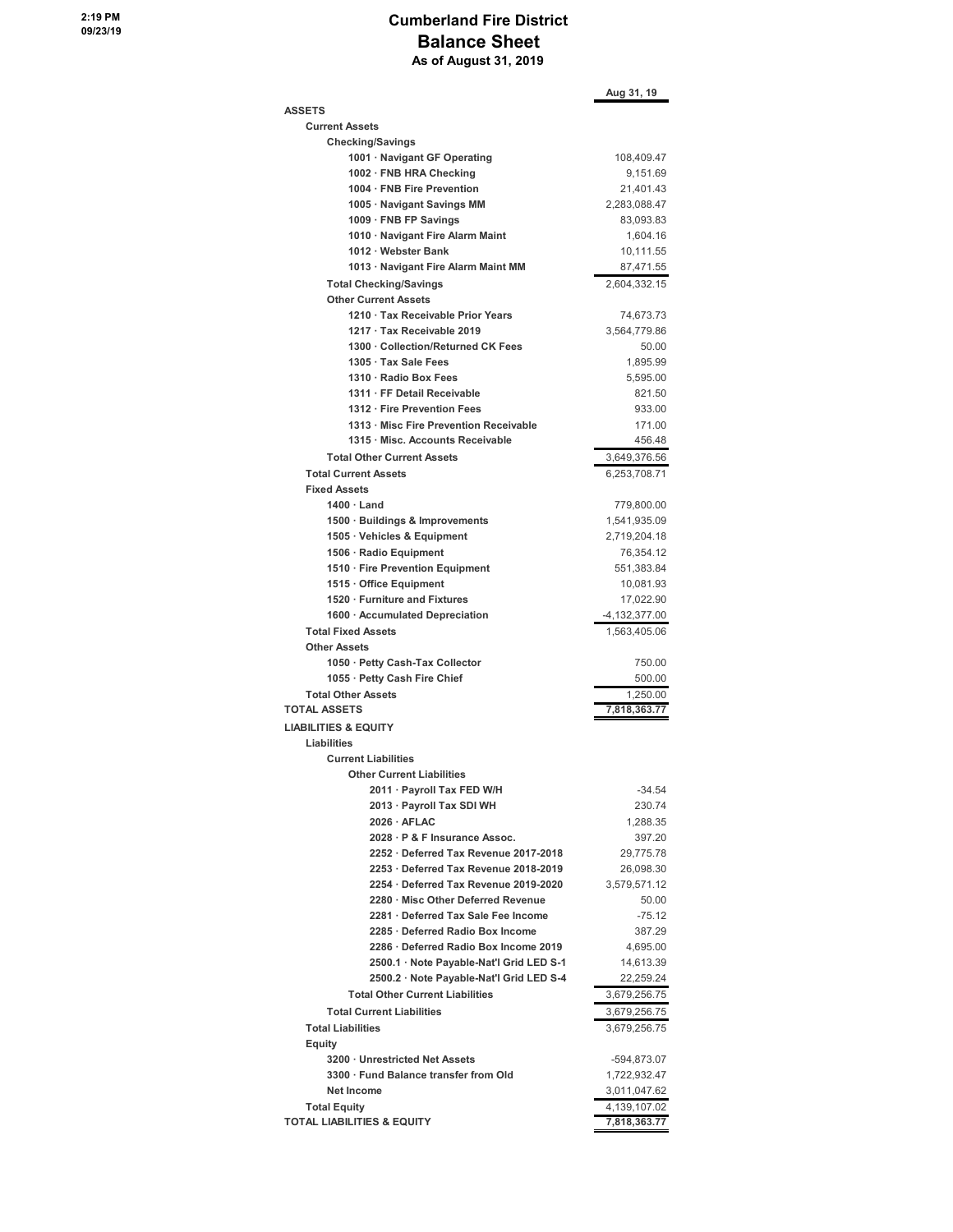#### **August 2019**

| <b>Type</b>  | Num        | Date       | Name                     | Account                                                                              | <b>Paid Amount</b>    |
|--------------|------------|------------|--------------------------|--------------------------------------------------------------------------------------|-----------------------|
| Check        | EFT        | 08/06/2019 | <b>London Health CDH</b> | 1002 · FNB HRA Checking                                                              |                       |
|              |            |            |                          | 6410.03 · Healthcare Reimb. (HRA) -FF                                                | $-70.70$              |
|              |            |            |                          | 6610.03 · Healthcare Reimb. (HRA)-Admin<br>6510.03 · Healthcare Reimb. (HRA)-Retiree | $-13.20$<br>$-543.12$ |
| <b>TOTAL</b> |            |            |                          |                                                                                      | $-627.02$             |
| Check        | EFT        | 08/12/2019 | London Health CDH        | 1002 · FNB HRA Checking                                                              |                       |
|              |            |            |                          | 6410.03 · Healthcare Reimb. (HRA) -FF                                                | $-4,088.08$           |
| <b>TOTAL</b> |            |            |                          |                                                                                      | $-4,088.08$           |
| Check        | <b>EFT</b> | 08/20/2019 | London Health CDH        | 1002 · FNB HRA Checking                                                              |                       |
|              |            |            |                          | 6410.03 · Healthcare Reimb. (HRA) -FF<br>6610.03 · Healthcare Reimb. (HRA)-Admin     | $-922.46$<br>$-3.20$  |
| <b>TOTAL</b> |            |            |                          |                                                                                      | $-925.66$             |
| Check        | EFT        | 08/27/2019 | <b>London Health CDH</b> | 1002 · FNB HRA Checking                                                              |                       |
|              |            |            |                          | 6510.03 · Healthcare Reimb. (HRA)-Retiree                                            | $-25.57$              |
| <b>TOTAL</b> |            |            |                          |                                                                                      | $-25.57$              |
| Check        | POS        | 08/01/2019 | Amazon.com               | 1001 · Navigant GF Operating                                                         |                       |
|              |            |            |                          | 6112 · Equipment Supplies & Repairs                                                  | $-54.29$              |
| <b>TOTAL</b> |            |            |                          |                                                                                      | $-54.29$              |
| Check        | POS        | 08/02/2019 | <b>BackBlaze</b>         | 1001 · Navigant GF Operating                                                         |                       |
| <b>TOTAL</b> |            |            |                          | 6708 · Computer Development Program                                                  | $-7.75$<br>$-7.75$    |
|              |            |            |                          |                                                                                      |                       |
| Check        | POS        | 08/07/2019 | <b>Miradore Ltd</b>      | 1004 · FNB Fire Prevention                                                           |                       |
| <b>TOTAL</b> |            |            |                          | 7040 · Spec. Fund Fire Prevention Exp                                                | $-16.00$<br>$-16.00$  |
| Check        | POS        | 08/16/2019 | Wufoo                    | 1001 · Navigant GF Operating                                                         |                       |
|              |            |            |                          | 6705 Office Supplies & Expenses                                                      | $-319.93$             |
| <b>TOTAL</b> |            |            |                          |                                                                                      | $-319.93$             |
| Check        | POS        | 08/19/2019 | Amazon.com               | 1001 · Navigant GF Operating                                                         |                       |
|              |            |            |                          | 6112 · Equipment Supplies & Repairs                                                  | $-71.70$              |
| <b>TOTAL</b> |            |            |                          | 6301 · Building Supplies & Maint.                                                    | $-19.99$<br>$-91.69$  |
|              |            |            |                          |                                                                                      |                       |
| Check        | POS        | 08/23/2019 | Adobe Systems Inc.       | 1001 · Navigant GF Operating<br>6705 · Office Supplies & Expenses                    | $-72.72$              |
| <b>TOTAL</b> |            |            |                          |                                                                                      | $-72.72$              |
| Check        | POS        | 08/28/2019 | Amazon.com               | 1001 · Navigant GF Operating                                                         |                       |
|              |            |            |                          | 6112 · Equipment Supplies & Repairs                                                  | $-62.00$              |
| <b>TOTAL</b> |            |            |                          |                                                                                      | $-62.00$              |
| Check        | POS        | 08/28/2019 | Amazon.com               | 1001 · Navigant GF Operating                                                         |                       |
|              |            |            |                          | 6101 · Vehicle Repair & Maintenance                                                  | $-126.10$             |
| <b>TOTAL</b> |            |            |                          |                                                                                      | $-126.10$             |
| Check        | POS        | 08/28/2019 | Amazon.com               | 1001 · Navigant GF Operating                                                         |                       |
|              |            |            |                          | 6301 · Building Supplies & Maint.                                                    | $-87.84$              |
| <b>TOTAL</b> |            |            |                          |                                                                                      | $-87.84$              |
| Check        | POS        | 08/28/2019 | Amazon.com               | 1001 · Navigant GF Operating                                                         |                       |
|              |            |            |                          | 6112 · Equipment Supplies & Repairs                                                  | $-22.99$              |

TOTAL -22.99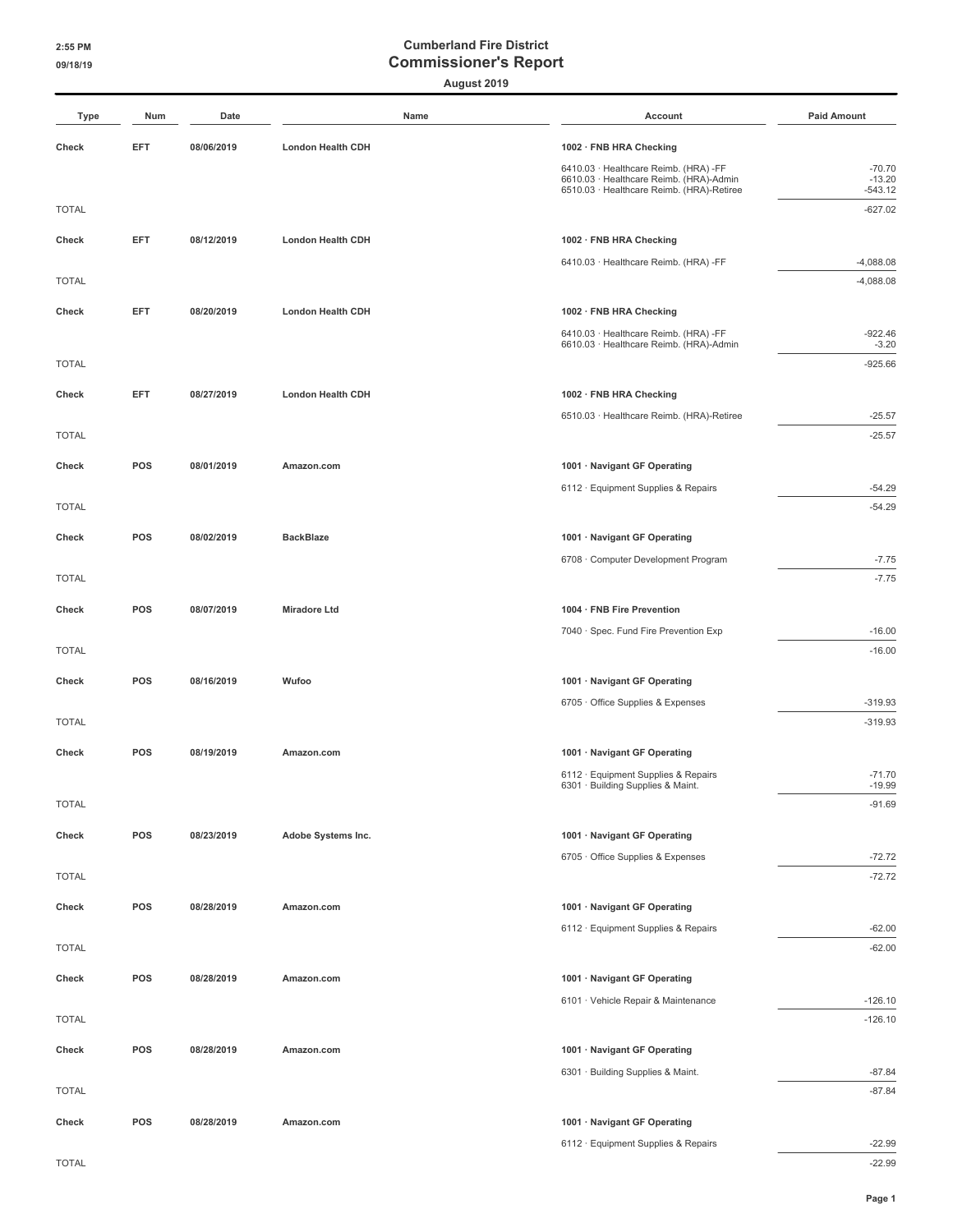| Type         | Num  | Date       | Name                                    | Account                                                                                                                                          | <b>Paid Amount</b>                            |
|--------------|------|------------|-----------------------------------------|--------------------------------------------------------------------------------------------------------------------------------------------------|-----------------------------------------------|
| Check        | 1102 | 08/01/2019 | <b>NFPA Certification Department</b>    | 1004 · FNB Fire Prevention                                                                                                                       |                                               |
|              |      |            |                                         | 7040 · Spec. Fund Fire Prevention Exp                                                                                                            | $-550.00$                                     |
| <b>TOTAL</b> |      |            |                                         |                                                                                                                                                  | $-550.00$                                     |
| Check        | 5361 | 08/01/2019 | <b>Blue Cross &amp; Blue Shield</b>     | 1001 · Navigant GF Operating                                                                                                                     |                                               |
|              |      |            |                                         | 6410.01 · Healthcare Insurance<br>6510.01 · Healthcare Insurance -Retirees<br>6610.01 · Healthcare Insurance -Admin                              | $-75,825.14$<br>$-14,843.86$<br>$-7,000.89$   |
| <b>TOTAL</b> |      |            |                                         |                                                                                                                                                  | $-97,669.89$                                  |
| Check        | 5362 | 08/01/2019 | <b>Blue Cross Blue Shield -MCA</b>      | 1001 · Navigant GF Operating                                                                                                                     |                                               |
|              |      |            |                                         | 6510.01 · Healthcare Insurance -Retirees                                                                                                         | $-924.00$                                     |
| <b>TOTAL</b> |      |            |                                         |                                                                                                                                                  | $-924.00$                                     |
| Check        | 5363 | 08/01/2019 | <b>Crystal Rock</b>                     | 1001 · Navigant GF Operating                                                                                                                     |                                               |
|              |      |            |                                         | 6301 · Building Supplies & Maint.<br>6301 · Building Supplies & Maint.<br>6301 · Building Supplies & Maint.<br>6301 · Building Supplies & Maint. | $-97.34$<br>$-108.56$<br>$-58.33$<br>$-80.01$ |
| <b>TOTAL</b> |      |            |                                         |                                                                                                                                                  | $-344.24$                                     |
| Check        | 5364 | 08/01/2019 | <b>Depault Ace Hardware</b>             | 1001 · Navigant GF Operating                                                                                                                     |                                               |
|              |      |            |                                         | 6112 · Equipment Supplies & Repairs                                                                                                              | $-25.58$                                      |
| <b>TOTAL</b> |      |            |                                         | 6112 · Equipment Supplies & Repairs                                                                                                              | 2.56<br>$-23.02$                              |
|              |      |            |                                         |                                                                                                                                                  |                                               |
| Check        | 5365 | 08/01/2019 | <b>EXXONMOBIL</b>                       | 1001 · Navigant GF Operating<br>6100 · Vehicle Gas & Oil                                                                                         | $-77.62$                                      |
| <b>TOTAL</b> |      |            |                                         |                                                                                                                                                  | $-77.62$                                      |
| Check        | 5366 | 08/01/2019 | <b>London Health Administrators</b>     | 1001 · Navigant GF Operating                                                                                                                     |                                               |
|              |      |            |                                         | 6410.03 · Healthcare Reimb. (HRA) -FF                                                                                                            | $-658.75$                                     |
|              |      |            |                                         | 6610.03 · Healthcare Reimb. (HRA)-Admin<br>6510.03 · Healthcare Reimb. (HRA)-Retiree                                                             | $-51.00$<br>$-127.50$                         |
| <b>TOTAL</b> |      |            |                                         |                                                                                                                                                  | $-837.25$                                     |
| Check        | 5367 | 08/01/2019 | <b>McKesson Medical-Surgical</b>        | 1001 · Navigant GF Operating                                                                                                                     |                                               |
|              |      |            |                                         | 6125 · First Aid Equip & Supplies                                                                                                                | $-12.81$                                      |
| <b>TOTAL</b> |      |            |                                         |                                                                                                                                                  | $-12.81$                                      |
| Check        | 5368 | 08/01/2019 | <b>Pawtucket Water Supply Board</b>     | 1001 · Navigant GF Operating                                                                                                                     |                                               |
|              |      |            |                                         | 6211 · Water Usage Fees                                                                                                                          | $-54.43$                                      |
| <b>TOTAL</b> |      |            |                                         |                                                                                                                                                  | $-54.43$                                      |
| Check        | 5369 | 08/01/2019 | <b>Pawtucket Water Supply -Hydrants</b> | 1001 · Navigant GF Operating                                                                                                                     |                                               |
|              |      |            |                                         | 6215.02 · Hydrant Fees - Pawtucket                                                                                                               | $-11,353.63$                                  |
| <b>TOTAL</b> |      |            |                                         |                                                                                                                                                  | $-11,353.63$                                  |
| Check        | 5370 | 08/01/2019 | Sinapi Law Associates, LTD              | 1001 · Navigant GF Operating                                                                                                                     |                                               |
| <b>TOTAL</b> |      |            |                                         | 6703.01 · Legal                                                                                                                                  | $-3,225.64$<br>$-3,225.64$                    |
|              |      |            |                                         |                                                                                                                                                  |                                               |
| Check        | 5371 | 08/01/2019 | <b>Tire Doctor LLC</b>                  | 1001 · Navigant GF Operating                                                                                                                     |                                               |
| <b>TOTAL</b> |      |            |                                         | 6101 · Vehicle Repair & Maintenance                                                                                                              | $-2,012.00$<br>$-2,012.00$                    |
|              |      |            |                                         |                                                                                                                                                  |                                               |
| Check        | 5372 | 08/01/2019 | Verizon                                 | 1001 · Navigant GF Operating<br>6202.01 · Telephone                                                                                              | $-149.99$                                     |
| <b>TOTAL</b> |      |            |                                         |                                                                                                                                                  | $-149.99$                                     |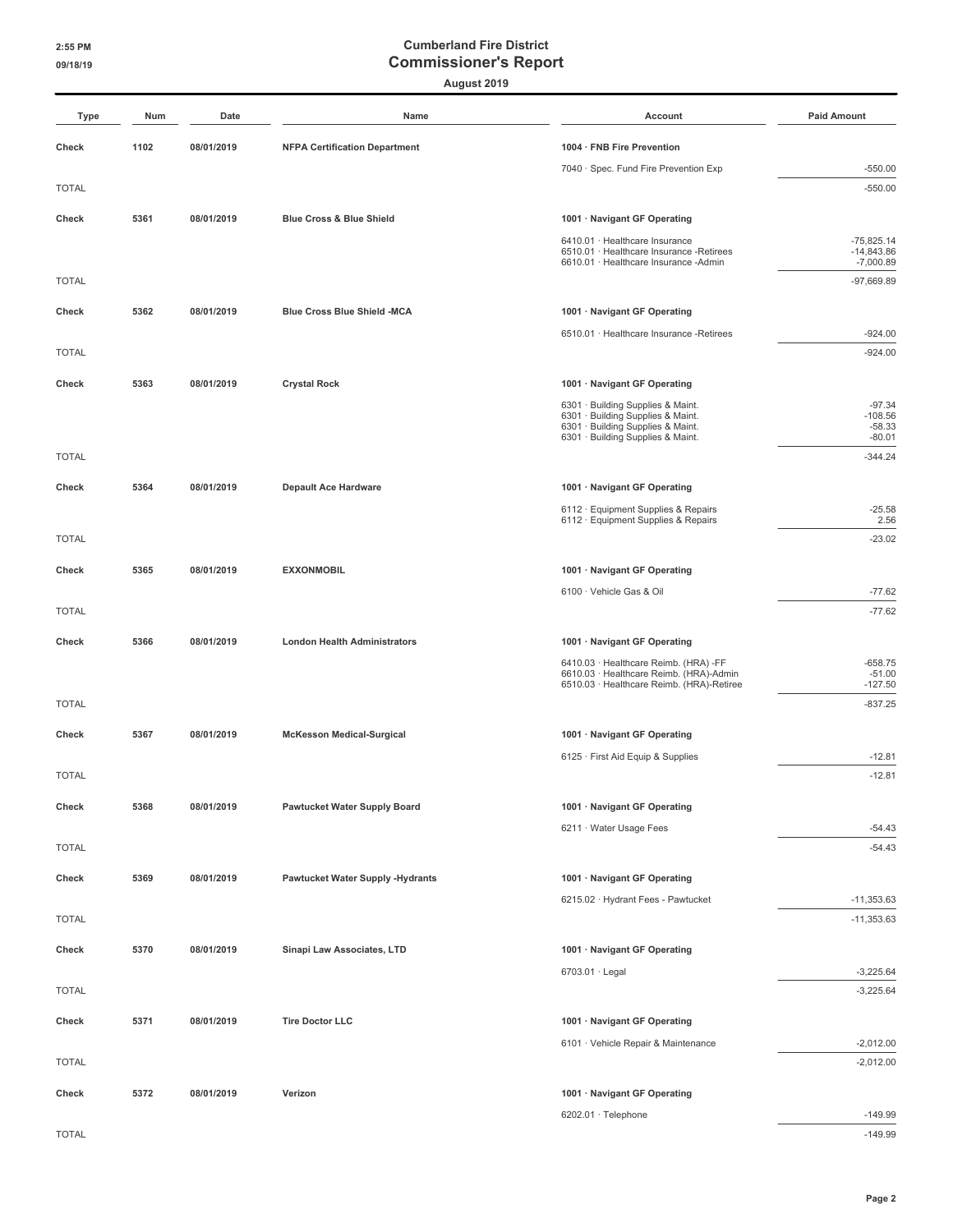| Type         | Num  | Date       | Name                                | Account                                                                | <b>Paid Amount</b>    |
|--------------|------|------------|-------------------------------------|------------------------------------------------------------------------|-----------------------|
| Check        | 5373 | 08/01/2019 | <b>Video Artistry</b>               | 1001 · Navigant GF Operating                                           |                       |
|              |      |            |                                     | 6716 · Videographer                                                    | $-180.00$             |
| <b>TOTAL</b> |      |            |                                     |                                                                        | $-180.00$             |
| Check        | 5374 | 08/01/2019 | W.B. Mason Co., Inc.                | 1001 · Navigant GF Operating                                           |                       |
|              |      |            |                                     | 6301 · Building Supplies & Maint.                                      | $-41.94$              |
|              |      |            |                                     | 6705 · Office Supplies & Expenses<br>6301 · Building Supplies & Maint. | $-166.73$<br>$-99.98$ |
| <b>TOTAL</b> |      |            |                                     |                                                                        | $-308.65$             |
| Check        | 5375 | 08/08/2019 | Anup Kamath & Anveshana Sharma      | 1001 · Navigant GF Operating                                           |                       |
|              |      |            |                                     | 1217 · Tax Receivable 2019                                             | $-201.26$             |
| <b>TOTAL</b> |      |            |                                     |                                                                        | $-201.26$             |
| Check        | 5376 | 08/08/2019 | Stefani & Ian Christian             | 1001 · Navigant GF Operating                                           |                       |
|              |      |            |                                     | 1217 · Tax Receivable 2019                                             | $-253.97$             |
| <b>TOTAL</b> |      |            |                                     |                                                                        | $-253.97$             |
| Check        | 5377 | 08/08/2019 | Samantha G & Grayson P Deblasi      | 1001 · Navigant GF Operating                                           |                       |
|              |      |            |                                     | 1217 · Tax Receivable 2019                                             | $-181.28$             |
| <b>TOTAL</b> |      |            |                                     |                                                                        | $-181.28$             |
| Check        | 5378 | 08/08/2019 | <b>William Anderson Harig</b>       | 1001 · Navigant GF Operating                                           |                       |
|              |      |            |                                     | 1217 · Tax Receivable 2019                                             | $-471.57$             |
| <b>TOTAL</b> |      |            |                                     |                                                                        | $-471.57$             |
| Check        | 5379 | 08/08/2019 | Ariel Albizu & Silvia J Ayala       | 1001 · Navigant GF Operating                                           |                       |
|              |      |            |                                     | 1217 · Tax Receivable 2019                                             | $-195.41$             |
| <b>TOTAL</b> |      |            |                                     |                                                                        | $-195.41$             |
| Check        | 5380 | 08/08/2019 | Rene A & Elaine M Gaumond           | 1001 · Navigant GF Operating                                           |                       |
|              |      |            |                                     | 1217 · Tax Receivable 2019                                             | $-94.49$              |
| <b>TOTAL</b> |      |            |                                     |                                                                        | $-94.49$              |
| Check        | 5381 | 08/08/2019 | CPF-LOCAL 2722                      | 1001 · Navigant GF Operating                                           |                       |
|              |      |            |                                     | 6420 · Life Insurance                                                  | $-7,200.00$           |
| <b>TOTAL</b> |      |            |                                     |                                                                        | $-7,200.00$           |
| Check        | 5382 | 08/08/2019 | <b>AFLAC</b>                        | 1001 · Navigant GF Operating                                           |                       |
|              |      |            |                                     | $2026 \cdot AFLAC$                                                     | $-1,138.70$           |
| <b>TOTAL</b> |      |            |                                     |                                                                        | $-1,138.70$           |
| Check        | 5383 | 08/08/2019 | <b>Kevin Clarke</b>                 | 1001 · Navigant GF Operating                                           |                       |
|              |      |            |                                     | 6510.01 · Healthcare Insurance -Retirees                               | $-58.15$              |
| <b>TOTAL</b> |      |            |                                     |                                                                        | $-58.15$              |
| Check        | 5384 | 08/08/2019 | <b>McKesson Medical-Surgical</b>    | 1001 · Navigant GF Operating                                           |                       |
|              |      |            |                                     | 6125 · First Aid Equip & Supplies                                      | $-131.28$             |
|              |      |            |                                     | 6125 · First Aid Equip & Supplies<br>6125 · First Aid Equip & Supplies | $-30.52$<br>29.65     |
| <b>TOTAL</b> |      |            |                                     |                                                                        | $-132.15$             |
| Check        | 5385 | 08/08/2019 | <b>NAPA Auto Parts</b>              | 1001 · Navigant GF Operating                                           |                       |
|              |      |            |                                     | 6301 · Building Supplies & Maint.                                      | $-100.01$             |
| <b>TOTAL</b> |      |            |                                     |                                                                        | $-100.01$             |
| Check        | 5386 | 08/08/2019 | Police & Firemen's Insurance Assoc. | 1001 · Navigant GF Operating                                           |                       |
|              |      |            |                                     | 2028 · P & F Insurance Assoc.                                          | $-973.91$             |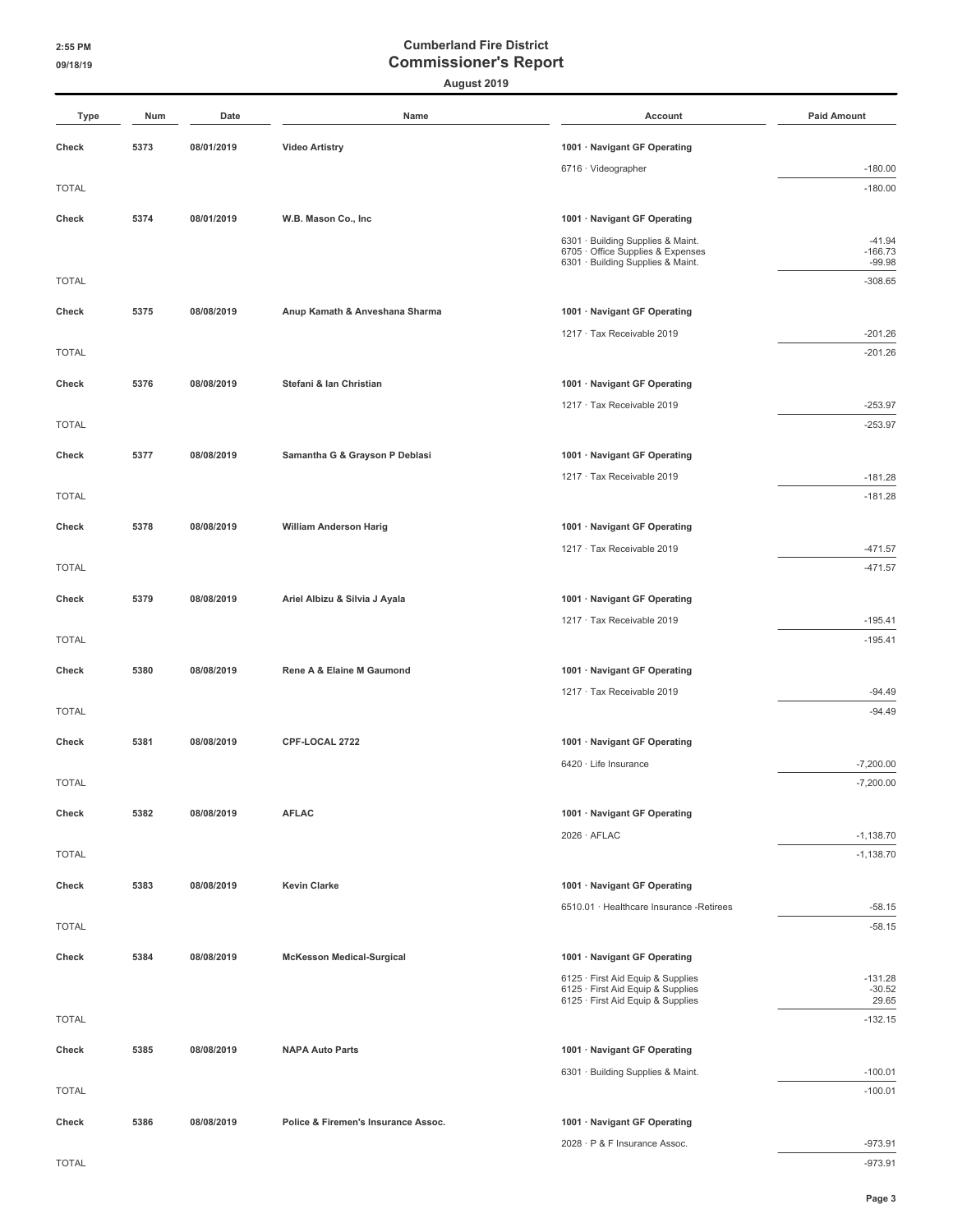| Type         | Num  | Date       | Name                            | Account                                                                    | <b>Paid Amount</b>     |
|--------------|------|------------|---------------------------------|----------------------------------------------------------------------------|------------------------|
| Check        | 5387 | 08/08/2019 | <b>Purchase Power</b>           | 1001 · Navigant GF Operating                                               |                        |
|              |      |            |                                 | 6706 · Printing & Postage                                                  | $-300.00$              |
| <b>TOTAL</b> |      |            |                                 |                                                                            | $-300.00$              |
| Check        | 5388 | 08/08/2019 | Roger's Ace Hardware Inc        | 1001 · Navigant GF Operating                                               |                        |
|              |      |            |                                 | 6112 · Equipment Supplies & Repairs                                        | $-0.85$                |
| <b>TOTAL</b> |      |            |                                 |                                                                            | $-0.85$                |
| Check        | 5389 | 08/08/2019 | Ralco Equipment Co., Inc        | 1001 · Navigant GF Operating                                               |                        |
|              |      |            |                                 | 6101 · Vehicle Repair & Maintenance                                        | $-1,159.00$            |
| <b>TOTAL</b> |      |            |                                 |                                                                            | $-1,159.00$            |
| Check        | 5390 | 08/08/2019 | <b>S&amp;D Road Service</b>     | 1001 · Navigant GF Operating                                               |                        |
|              |      |            |                                 | 6101 · Vehicle Repair & Maintenance<br>6101 · Vehicle Repair & Maintenance | $-15.00$<br>$-653.28$  |
| <b>TOTAL</b> |      |            |                                 |                                                                            | $-668.28$              |
| Check        | 5391 | 08/08/2019 | <b>Shipman's Fire Equipment</b> | 1001 · Navigant GF Operating                                               |                        |
|              |      |            |                                 | 6112 · Equipment Supplies & Repairs                                        | $-155.20$              |
|              |      |            |                                 | 6112 · Equipment Supplies & Repairs<br>6112 · Equipment Supplies & Repairs | $-578.65$<br>$-593.00$ |
| <b>TOTAL</b> |      |            |                                 |                                                                            | $-1,326.85$            |
| Check        | 5392 | 08/08/2019 | W.B. Mason Co., Inc             | 1001 · Navigant GF Operating                                               |                        |
|              |      |            |                                 | 6301 · Building Supplies & Maint.                                          | $-99.98$               |
| <b>TOTAL</b> |      |            |                                 |                                                                            | $-99.98$               |
| Check        | 5393 | 08/08/2019 | TH Malloy & Sons, Inc           | 1001 · Navigant GF Operating                                               |                        |
|              |      |            |                                 | 6100 · Vehicle Gas & Oil                                                   | $-3,494.42$            |
| <b>TOTAL</b> |      |            |                                 |                                                                            | $-3,494.42$            |
| Check        | 5394 | 08/12/2019 | Koutsogiane, Phillip            | 1001 · Navigant GF Operating                                               |                        |
|              |      |            |                                 | 6605 · District Commissioner Stipends                                      | $-800.00$              |
| <b>TOTAL</b> |      |            |                                 |                                                                            | $-800.00$              |
| Check        | 5395 | 08/12/2019 | Hayden, Richard G.              | 1001 · Navigant GF Operating                                               |                        |
|              |      |            |                                 | 6605 · District Commissioner Stipends                                      | $-800.00$              |
| <b>TOTAL</b> |      |            |                                 |                                                                            | $-800.00$              |
| Check        | 5396 | 08/12/2019 | Hogan, Timothy E.               | 1001 · Navigant GF Operating                                               |                        |
|              |      |            |                                 | 6605 · District Commissioner Stipends                                      | $-800.00$              |
| <b>TOTAL</b> |      |            |                                 |                                                                            | $-800.00$              |
| Check        | 5397 | 08/12/2019 | Jones, Dana L.                  | 1001 · Navigant GF Operating                                               |                        |
| <b>TOTAL</b> |      |            |                                 | 6605 · District Commissioner Stipends                                      | $-800.00$<br>$-800.00$ |
|              |      |            |                                 |                                                                            |                        |
| Check        | 5398 | 08/12/2019 | Ouellette, Cynthia M.           | 1001 · Navigant GF Operating                                               |                        |
| <b>TOTAL</b> |      |            |                                 | 6605 · District Commissioner Stipends                                      | $-875.00$<br>$-875.00$ |
|              |      |            |                                 |                                                                            |                        |
| Check        | 5399 | 08/12/2019 | Picone, Vincent M               | 1001 · Navigant GF Operating<br>6605 · District Commissioner Stipends      | $-800.00$              |
| <b>TOTAL</b> |      |            |                                 |                                                                            | $-800.00$              |
| Check        | 5400 | 08/12/2019 | Santoro, Paul W.                | 1001 · Navigant GF Operating                                               |                        |
|              |      |            |                                 | 6605 · District Commissioner Stipends                                      | $-800.00$              |
| <b>TOTAL</b> |      |            |                                 |                                                                            | $-800.00$              |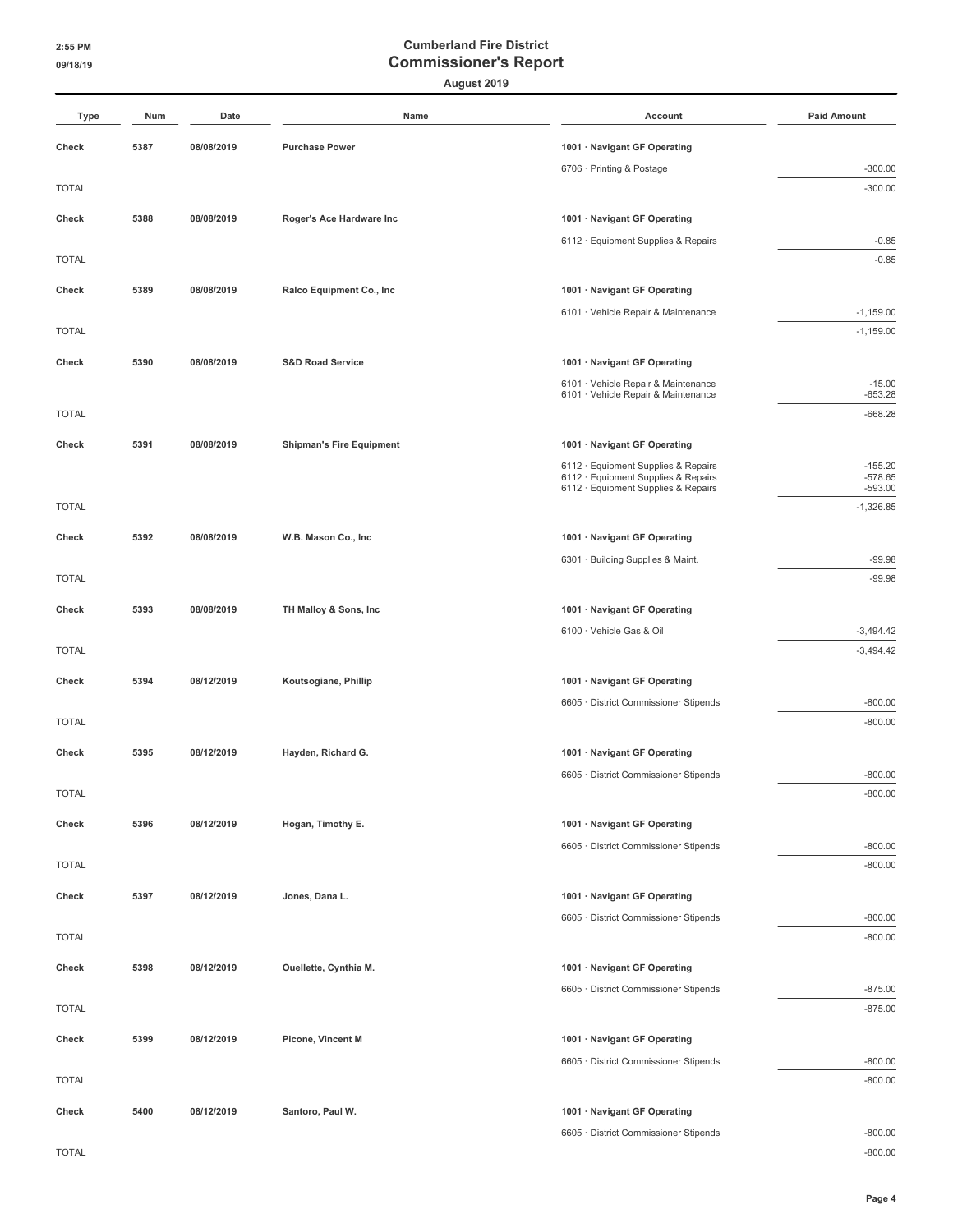#### **August 2019**

| Type         | Num  | Date       | Name                                | Account                                                                | <b>Paid Amount</b>   |
|--------------|------|------------|-------------------------------------|------------------------------------------------------------------------|----------------------|
| Check        | 5401 | 08/08/2019 | Vision Government Solutions, Inc.   | 1001 · Navigant GF Operating                                           |                      |
|              |      |            |                                     | 6709.01 · Tax Collect & Admin Support                                  | $-2,158.00$          |
| <b>TOTAL</b> |      |            |                                     |                                                                        | $-2,158.00$          |
| Check        | 5402 | 08/12/2019 | <b>Cumberland Fire District</b>     | 1001 · Navigant GF Operating                                           |                      |
|              |      |            |                                     | 1002 · FNB HRA Checking                                                | $-10,000.00$         |
| <b>TOTAL</b> |      |            |                                     |                                                                        | $-10,000.00$         |
| Check        | 5403 | 08/13/2019 | <b>Cumberland Pest Control, LLC</b> | 1001 · Navigant GF Operating                                           |                      |
|              |      |            |                                     | 6301 · Building Supplies & Maint.                                      | $-25.00$             |
|              |      |            |                                     | 6301 · Building Supplies & Maint.<br>6301 · Building Supplies & Maint. | $-30.00$<br>$-25.00$ |
| <b>TOTAL</b> |      |            |                                     |                                                                        | $-80.00$             |
| Check        | 5404 | 08/13/2019 | <b>Cox Communications Sta1</b>      | 1001 · Navigant GF Operating                                           |                      |
|              |      |            |                                     | 6202.01 · Telephone                                                    | $-90.33$             |
| <b>TOTAL</b> |      |            |                                     |                                                                        | $-90.33$             |
| Check        | 5405 | 08/13/2019 | <b>National Grid Elec Sta1</b>      | 1001 · Navigant GF Operating                                           |                      |
|              |      |            |                                     | 6200 · Electricity                                                     | $-757.68$            |
|              |      |            |                                     | 2500.1 · Note Payable-Nat'l Grid LED S-1                               | $-256.37$            |
| <b>TOTAL</b> |      |            |                                     |                                                                        | $-1,014.05$          |
| Check        | 5406 | 08/13/2019 | <b>National Grid Gas Sta1</b>       | 1001 · Navigant GF Operating                                           |                      |
|              |      |            |                                     | 6201 · Gas & Hot Water                                                 | $-182.73$            |
| <b>TOTAL</b> |      |            |                                     |                                                                        | $-182.73$            |
| Check        | 5407 | 08/13/2019 | <b>National Grid Gas Sta2</b>       | 1001 · Navigant GF Operating                                           |                      |
|              |      |            |                                     | 6201 · Gas & Hot Water                                                 | $-40.12$             |
| <b>TOTAL</b> |      |            |                                     |                                                                        | $-40.12$             |
| Check        | 5408 | 08/13/2019 | <b>National Grid Elec Sta5A</b>     | 1001 · Navigant GF Operating                                           |                      |
|              |      |            |                                     | 6200 · Electricity                                                     | $-14.80$             |
| <b>TOTAL</b> |      |            |                                     |                                                                        | $-14.80$             |
| Check        | 5409 | 08/13/2019 | <b>National Grid Elec Sta5</b>      | 1001 · Navigant GF Operating                                           |                      |
|              |      |            |                                     | 6200 · Electricity                                                     | $-740.63$            |
| <b>TOTAL</b> |      |            |                                     |                                                                        | $-740.63$            |
| Check        | 5410 | 08/13/2019 | <b>National Grid Gas Sta4</b>       | 1001 · Navigant GF Operating                                           |                      |
|              |      |            |                                     | 6201 · Gas & Hot Water                                                 | $-59.78$             |
| <b>TOTAL</b> |      |            |                                     |                                                                        | $-59.78$             |
| Check        | 5411 | 08/13/2019 | <b>National Grid Gas Sta5</b>       | 1001 · Navigant GF Operating                                           |                      |
|              |      |            |                                     | 6201 · Gas & Hot Water                                                 | $-59.45$             |
| <b>TOTAL</b> |      |            |                                     |                                                                        | $-59.45$             |
| Check        | 5412 | 08/13/2019 | <b>National Grid Gas Sta5A</b>      | 1001 · Navigant GF Operating                                           |                      |
|              |      |            |                                     | 6201 · Gas & Hot Water                                                 | $-91.00$             |
| <b>TOTAL</b> |      |            |                                     |                                                                        | $-91.00$             |
| Check        | 5413 | 08/13/2019 | Rossi Law Offices LTD               | 1001 · Navigant GF Operating                                           |                      |
|              |      |            |                                     | 7050 · Tax - Legal & Collection Fees                                   | $-62.50$             |
| <b>TOTAL</b> |      |            |                                     |                                                                        | $-62.50$             |

**Page 5**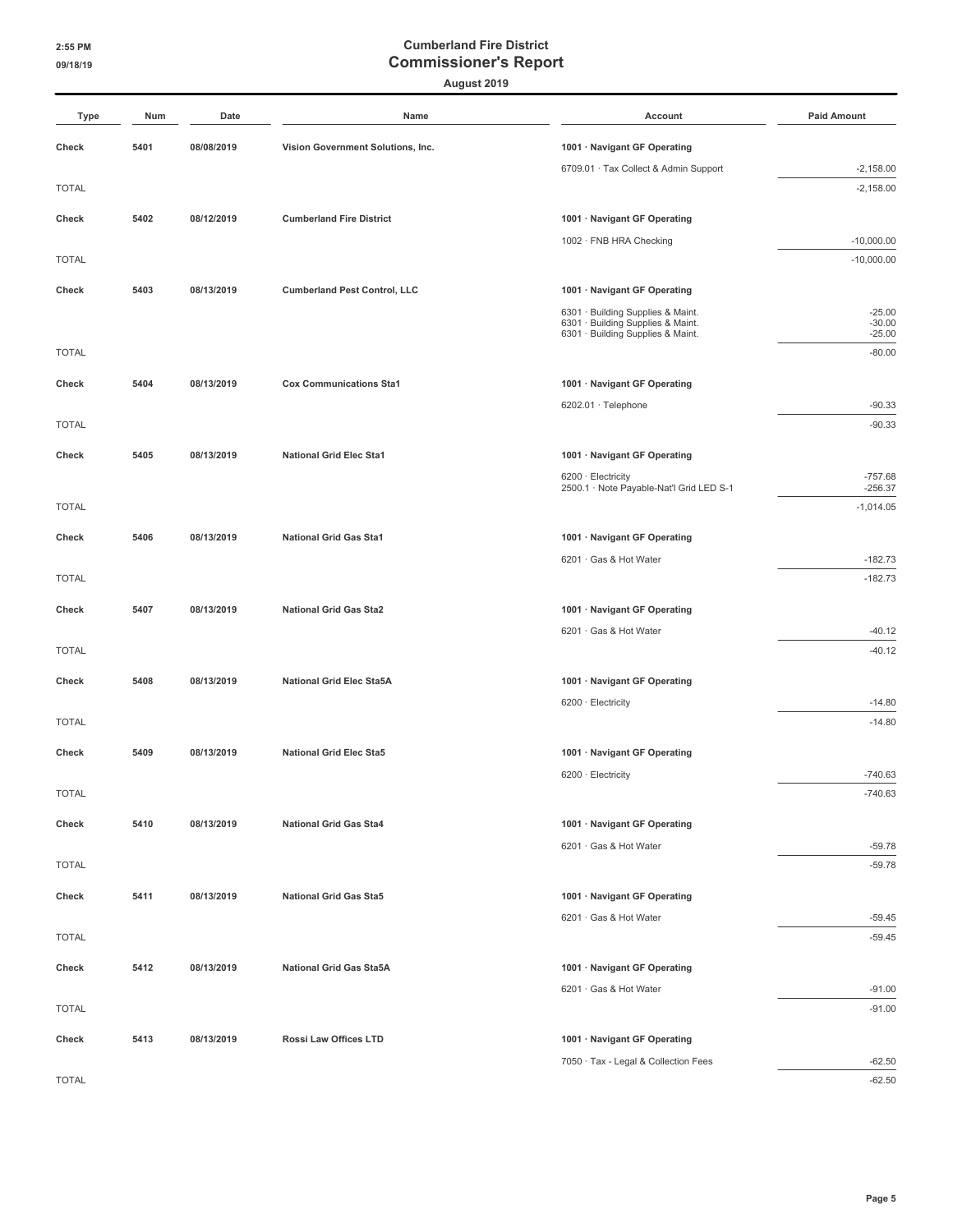| Type         | Num  | Date       | Name                              | Account                                                                    | <b>Paid Amount</b>       |
|--------------|------|------------|-----------------------------------|----------------------------------------------------------------------------|--------------------------|
| Check        | 5414 | 08/13/2019 | Ralco Equipment Co., Inc          | 1001 · Navigant GF Operating                                               |                          |
|              |      |            |                                   | 6101 · Vehicle Repair & Maintenance                                        | $-1,380.28$              |
|              |      |            |                                   | 6101 · Vehicle Repair & Maintenance<br>6101 · Vehicle Repair & Maintenance | $-467.51$<br>$-1,886.64$ |
| <b>TOTAL</b> |      |            |                                   | 6101 · Vehicle Repair & Maintenance                                        | $-953.99$<br>$-4,688.42$ |
|              |      |            |                                   |                                                                            |                          |
| Check        | 5415 | 08/13/2019 | <b>S&amp;D Road Service</b>       | 1001 · Navigant GF Operating                                               |                          |
|              |      |            |                                   | 6101 · Vehicle Repair & Maintenance                                        | $-897.24$                |
| <b>TOTAL</b> |      |            |                                   |                                                                            | $-897.24$                |
| Check        | 5416 | 08/13/2019 | <b>Shipman's Fire Equipment</b>   | 1001 · Navigant GF Operating                                               |                          |
|              |      |            |                                   | 6110 · Equipment Purchase & Upgrading                                      | $-593.00$                |
| <b>TOTAL</b> |      |            |                                   |                                                                            | $-593.00$                |
| Check        | 5417 | 08/22/2019 | Minuteman Trucks, Inc             | 1001 · Navigant GF Operating                                               |                          |
|              |      |            |                                   | 6101 · Vehicle Repair & Maintenance                                        | $-1,712.34$              |
| <b>TOTAL</b> |      |            |                                   |                                                                            | $-1,712.34$              |
| Check        | 5418 | 08/22/2019 | John E & Christine Haakenson Jr.  | 1001 · Navigant GF Operating                                               |                          |
|              |      |            |                                   | 1217 · Tax Receivable 2019                                                 | $-211.92$                |
| <b>TOTAL</b> |      |            |                                   |                                                                            | $-211.92$                |
| Check        | 5419 | 08/22/2019 | Kevin N & Monica D Colman         | 1001 · Navigant GF Operating                                               |                          |
|              |      |            |                                   | 1217 · Tax Receivable 2019                                                 | $-478.71$                |
| <b>TOTAL</b> |      |            |                                   |                                                                            | $-478.71$                |
| Check        | 5420 | 08/22/2019 | National Grid Elec Sta4           | 1001 · Navigant GF Operating                                               |                          |
|              |      |            |                                   | 6200 · Electricity                                                         | $-885.51$                |
|              |      |            |                                   | 2500.2 · Note Payable-Nat'l Grid LED S-4                                   | $-383.42$                |
| <b>TOTAL</b> |      |            |                                   |                                                                            | $-1,268.93$              |
| Check        | 5421 | 08/22/2019 | <b>National Grid Elec Sta2</b>    | 1001 · Navigant GF Operating                                               |                          |
|              |      |            |                                   | 6200 · Electricity                                                         | $-712.89$                |
| <b>TOTAL</b> |      |            |                                   |                                                                            | $-712.89$                |
| Check        | 5422 | 08/22/2019 | Narragansett Bay Comm Sta2        | 1001 · Navigant GF Operating                                               |                          |
|              |      |            |                                   | 6210 · Sewer Assessment & Usage                                            | $-46.92$                 |
| <b>TOTAL</b> |      |            |                                   |                                                                            | $-46.92$                 |
| Check        | 5423 | 08/22/2019 | Narragansett Bay Comm Sta4        | 1001 · Navigant GF Operating                                               |                          |
|              |      |            |                                   | 6210 · Sewer Assessment & Usage                                            | $-46.92$                 |
| <b>TOTAL</b> |      |            |                                   |                                                                            | $-46.92$                 |
| Check        | 5424 | 08/22/2019 | Narragansett Bay Comm Sta1        | 1001 · Navigant GF Operating                                               |                          |
|              |      |            |                                   | 6210 · Sewer Assessment & Usage                                            | $-118.14$                |
| <b>TOTAL</b> |      |            |                                   |                                                                            | $-118.14$                |
|              | 5425 | 08/22/2019 |                                   |                                                                            |                          |
| Check        |      |            | <b>Apex Technology Group</b>      | 1001 · Navigant GF Operating<br>6708 Computer Development Program          | $-110.00$                |
|              |      |            |                                   | 6708 · Computer Development Program                                        | $-100.00$                |
| <b>TOTAL</b> |      |            |                                   |                                                                            | $-210.00$                |
| Check        | 5426 | 08/22/2019 | Timothy M. Bliss, Attorney at Law | 1001 · Navigant GF Operating                                               |                          |
|              |      |            |                                   | 6703.02 · Legal - CBA                                                      | $-787.50$                |
| <b>TOTAL</b> |      |            |                                   |                                                                            | $-787.50$                |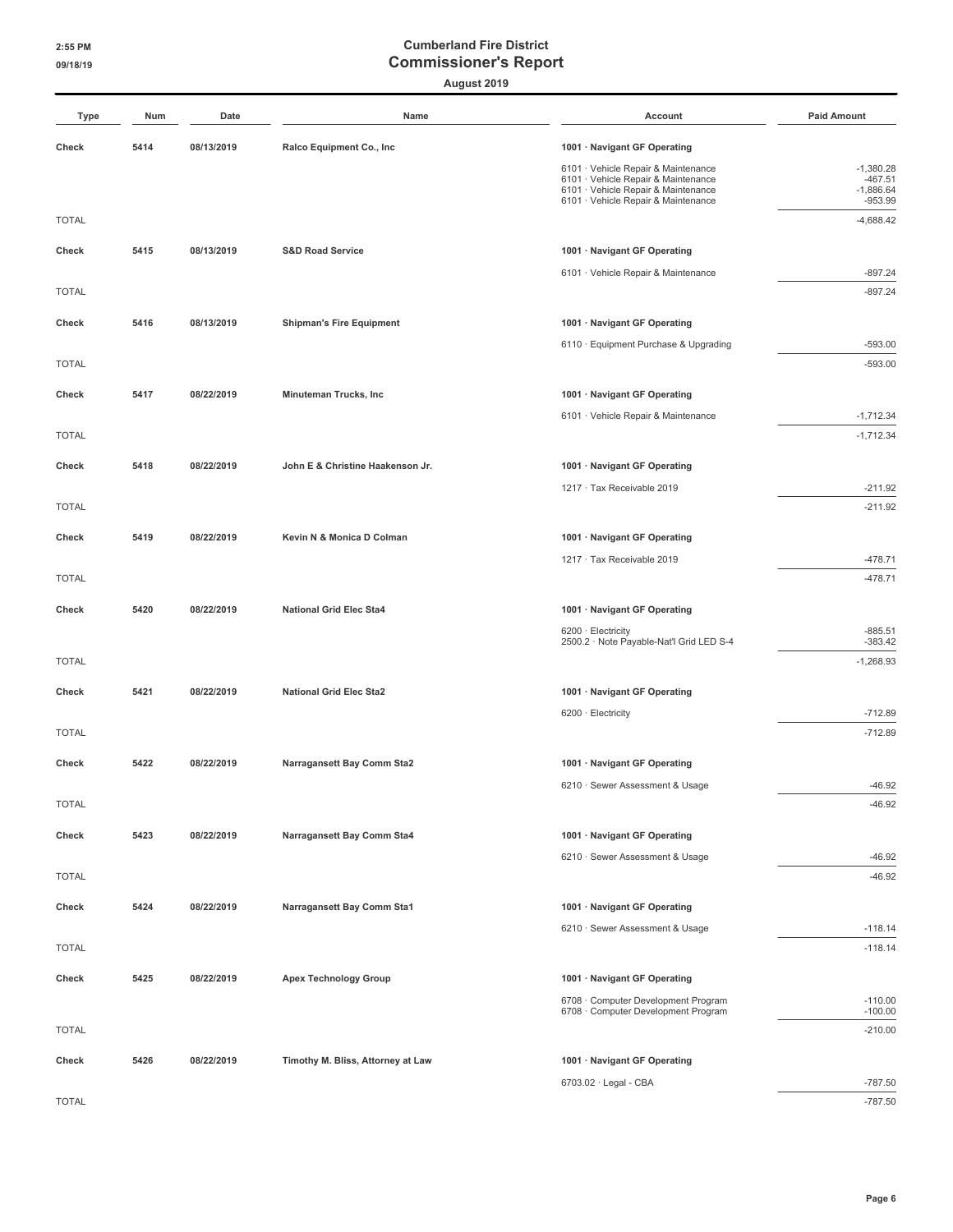| Type         | Num  | Date       | Name                                    | Account                                                                | <b>Paid Amount</b>         |
|--------------|------|------------|-----------------------------------------|------------------------------------------------------------------------|----------------------------|
| Check        | 5428 | 08/22/2019 | W.B. Mason Co., Inc                     | 1001 · Navigant GF Operating                                           |                            |
|              |      |            |                                         | 6705 · Office Supplies & Expenses                                      | $-83.92$                   |
|              |      |            |                                         | 6301 · Building Supplies & Maint.<br>6705 · Office Supplies & Expenses | $-228.95$<br>$-6.65$       |
|              |      |            |                                         | 6301 · Building Supplies & Maint.                                      | $-49.95$                   |
| <b>TOTAL</b> |      |            |                                         |                                                                        | $-369.47$                  |
| Check        | 5429 | 08/22/2019 | <b>Verizon Wireless</b>                 | 1001 · Navigant GF Operating                                           |                            |
|              |      |            |                                         | 6202.02 · Air Cards<br>6202.02 · Air Cards                             | $-160.06$<br>$-320.08$     |
| <b>TOTAL</b> |      |            |                                         |                                                                        | $-480.14$                  |
| Check        | 5430 | 08/22/2019 | <b>Emergency Reporting</b>              | 1001 · Navigant GF Operating                                           |                            |
|              |      |            |                                         | 6145 · Shared Communications                                           | $-445.67$                  |
| <b>TOTAL</b> |      |            |                                         |                                                                        | $-445.67$                  |
| Check        | 5431 | 08/27/2019 | <b>Brett R. Anderson</b>                | 1001 · Navigant GF Operating                                           |                            |
|              |      |            |                                         | 6430 · Education Tuition Cost                                          | $-1,452.51$                |
| <b>TOTAL</b> |      |            |                                         |                                                                        | $-1,452.51$                |
| Check        | 5432 | 08/27/2019 | <b>McKesson Medical-Surgical</b>        | 1001 · Navigant GF Operating                                           |                            |
|              |      |            |                                         | 6125 · First Aid Equip & Supplies                                      | $-365.52$                  |
| <b>TOTAL</b> |      |            |                                         |                                                                        | $-365.52$                  |
| Check        | 5433 | 08/27/2019 | Pawtucket Water Supply Board            | 1001 · Navigant GF Operating                                           |                            |
|              |      |            |                                         | 6211 · Water Usage Fees                                                | $-45.95$                   |
| <b>TOTAL</b> |      |            |                                         |                                                                        | $-45.95$                   |
| Check        | 5434 | 08/27/2019 | <b>Pawtucket Water Supply -Hydrants</b> | 1001 · Navigant GF Operating                                           |                            |
|              |      |            |                                         | 6215.02 · Hydrant Fees - Pawtucket                                     | $-11,732.09$               |
| <b>TOTAL</b> |      |            |                                         |                                                                        | $-11,732.09$               |
| Check        | 5435 | 08/27/2019 | Ralco Equipment Co., Inc                | 1001 · Navigant GF Operating                                           |                            |
|              |      |            |                                         | 6101 · Vehicle Repair & Maintenance                                    | $-1,539.85$                |
| <b>TOTAL</b> |      |            |                                         | 6101 · Vehicle Repair & Maintenance                                    | $-2,325.09$<br>$-3,864.94$ |
|              |      |            |                                         |                                                                        |                            |
| Check        | 5436 | 08/27/2019 | <b>S&amp;D Road Service</b>             | 1001 · Navigant GF Operating                                           |                            |
|              |      |            |                                         | 6101 · Vehicle Repair & Maintenance                                    | $-105.04$                  |
| <b>TOTAL</b> |      |            |                                         |                                                                        | $-105.04$                  |
| Check        | 5437 | 08/27/2019 | <b>Tire Doctor LLC</b>                  | 1001 · Navigant GF Operating                                           |                            |
|              |      |            |                                         | 6101 · Vehicle Repair & Maintenance                                    | $-1,310.00$                |
| <b>TOTAL</b> |      |            |                                         |                                                                        | $-1,310.00$                |
| Check        | 5438 | 08/27/2019 | <b>VFIS</b>                             | 1001 · Navigant GF Operating                                           |                            |
|              |      |            |                                         | 6701 · Insurances                                                      | $-5,365.00$                |
| <b>TOTAL</b> |      |            |                                         |                                                                        | $-5,365.00$                |
| Check        | 5439 | 08/27/2019 | <b>Woonsocket Door</b>                  | 1001 · Navigant GF Operating                                           |                            |
|              |      |            |                                         | 6301 · Building Supplies & Maint.                                      | $-160.00$                  |
| <b>TOTAL</b> |      |            |                                         |                                                                        | $-160.00$                  |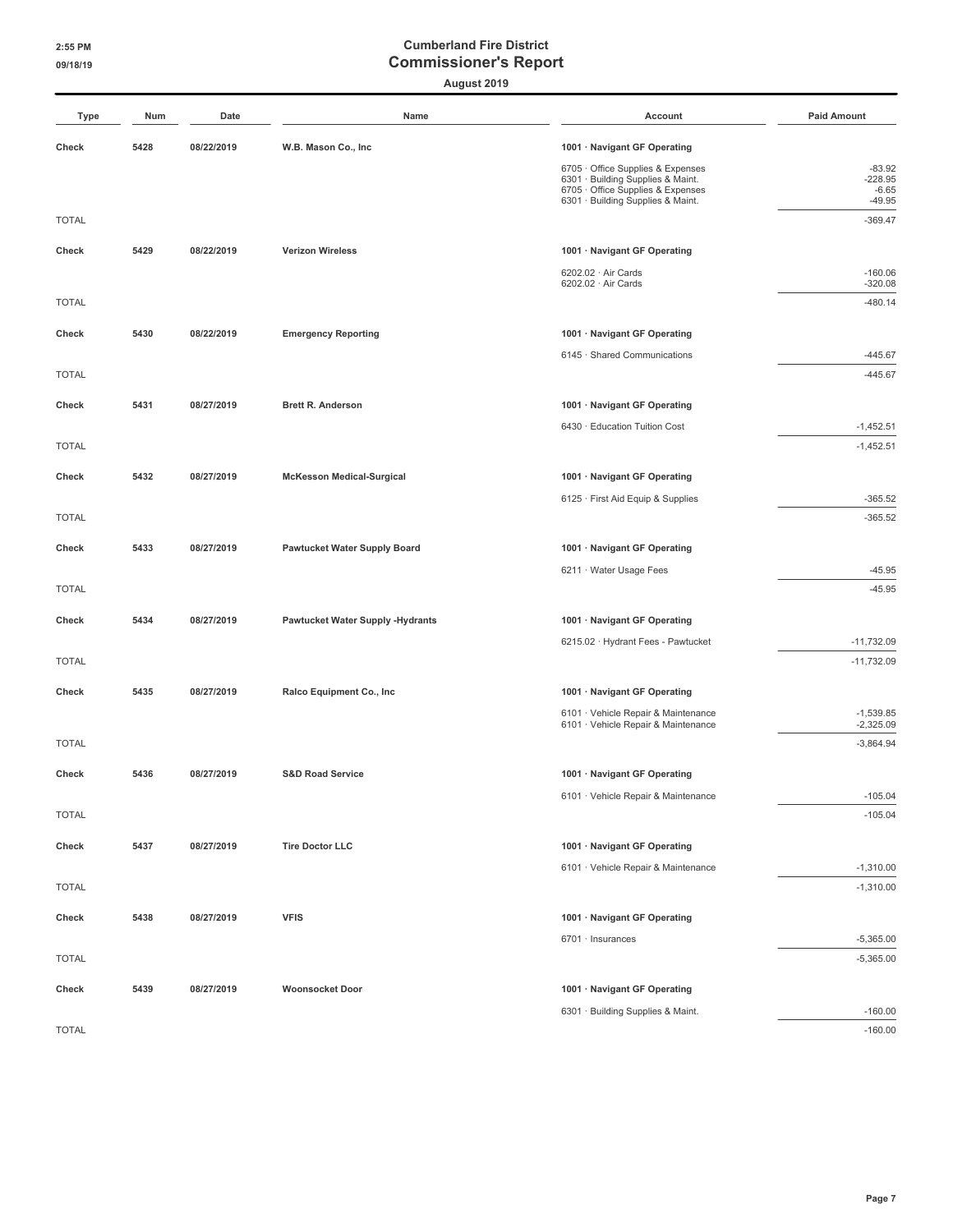#### **Cumberland Fire District Profit & Loss Budget vs. Actual July 2019 through August 2019**

|                                                                     |                      | <b>TOTAL</b>         |                         |                            |                  |  |
|---------------------------------------------------------------------|----------------------|----------------------|-------------------------|----------------------------|------------------|--|
|                                                                     | Aug 19               | Jul '19 - Aug 19     | <b>Budget</b>           | \$ Over Budget             | % of Budget      |  |
| <b>Ordinary Income/Expense</b>                                      |                      |                      |                         |                            |                  |  |
| Income                                                              |                      |                      |                         |                            |                  |  |
| 4000.04 Tax Revenue 2019                                            | 161,989.71           | 4,453,428.71         | 7,870,758.00            | (3,417,329.29)             | 56.58%           |  |
| 4001 · Tax Revenue Prior Years                                      | 4,906.99             | 23.172.91            | 64,935.00               | (41, 762.09)               | 35.69%           |  |
| 4007 · NSF Fee Reimbursement Income                                 | 0.00                 | 0.00                 | 350.00                  | (350.00)                   | 0.0%             |  |
| 4010 · Interest Income- Past Due Taxes                              | 2,358.87             | 4,620.92             | 75,000.00               | (70, 379.08)               | 6.16%            |  |
| 4015 · Fire Prevention/Plan Review                                  | 10,130.00            | 13,742.00            | 50,000.00               | (36, 258.00)               | 27.48%           |  |
| 4050 · Interest Income General Fund                                 | 1,518.14             | 2,805.02             | 7,500.00                | (4,694.98)                 | 37.4%            |  |
| 4065 · Interest Income Fire Prevention                              | 16.39                | 30.21                | 100.00                  | (69.79)                    | 30.21%           |  |
| 4075 · Interest Income FireAlarm Maint                              | 110.18               | 220.22               | 1,000.00                | (779.78)                   | 22.02%           |  |
| 4103 · Grant Income                                                 | 0.00                 | 18,756.05            | 101,293.00              | (82, 536.95)               | 18.52%           |  |
| 4105 · Reimbursed Ins.-Former Employee                              | 3,471.33             | 8,399.78             | 39,300.00               | (30,900.22)                | 21.37%           |  |
| 4110 · Miscellaneous Other Income<br>4110.1 · Revenue Rescue Income | 8,934.89             | 8,934.89             | 5,000.00                | 3,934.89                   | 178.7%           |  |
| 4110.2 Insurance Reimbursement                                      | 1,305.00             | 5,746.50             | 12,000.00               | (6,253.50)                 | 47.89%           |  |
| 4110.3 Detail Reimbursement                                         | 7,332.20<br>544.50   | 7,332.20<br>1,930.50 | 1,000.00                | 6,332.20                   | 733.22%<br>8.78% |  |
| 4110.4 · IOD Ins. Reimbursement                                     |                      |                      | 22,000.00               | (20,069.50)                | 7.2%             |  |
| 4110.6 MLC Fees                                                     | 1,800.00<br>2,725.00 | 7,200.00<br>6,400.00 | 100,000.00<br>30,000.00 | (92,800.00)<br>(23,600.00) | 21.33%           |  |
| 4110.7 · RB Battery Reimbursement                                   | 0.00                 | 0.00                 | 500.00                  | (500.00)                   | 0.0%             |  |
| 4110.8 PR Tax Reimbursement                                         | 0.00                 | 0.00                 | 0.00                    | 0.00                       | 0.0%             |  |
| 4114 · Income Radio Box Prior Years                                 | 0.00                 | 0.00                 | 500.00                  | (500.00)                   | 0.0%             |  |
| 4114.1 Income Radio Box 2019                                        | 4,380.00             | 34,380.00            | 40,000.00               | (5,620.00)                 | 85.95%           |  |
| 4115 · Tax Sale Fee Income                                          | 0.00                 | 100.00               | 85,000.00               | (84,900.00)                | 0.12%            |  |
| <b>Total Income</b>                                                 | 211,523.20           | 4,597,199.91         | 8,506,236.00            | (3,909,036.09)             | 54.05%           |  |
| <b>Gross Profit</b>                                                 | 211,523.20           | 4,597,199.91         | 8,506,236.00            | (3,909,036.09)             | 54.05%           |  |
| <b>Expense</b>                                                      |                      |                      |                         |                            |                  |  |
| 6100 · Vehicle Gas & Oil                                            | 3,572.04             | 6,825.06             | 50,000.00               | (43, 174.94)               | 13.65%           |  |
| 6101 · Vehicle Repair & Maintenance                                 | 16,543.36            | 16,944.71            | 100,000.00              | (83,055.29)                | 16.95%           |  |
| 6110 · Equipment Purchase & Upgrading                               | 593.00               | 593.00               | 20,000.00               | (19, 407.00)               | 2.97%            |  |
| 6110.01 · Turnout Gear                                              | 0.00                 | 1,681.15             | 20,000.00               | (18, 318.85)               | 8.41%            |  |
| 6112 · Equipment Supplies & Repairs                                 | 1,561.70             | 1,626.65             | 7,000.00                | (5,373.35)                 | 23.24%           |  |
| 6113 · Equip Testing & Certification                                | 0.00                 | 2,900.00             | 7,000.00                | (4, 100.00)                | 41.43%           |  |
| 6120 · Radio Equip Upgrades & Maint                                 | 0.00                 | 0.00                 | 3,000.00                | (3,000.00)                 | 0.0%             |  |
| 6125 · First Aid Equip & Supplies                                   | 510.48               | 1,082.04             | 4,000.00                | (2,917.96)                 | 27.05%           |  |
| 6130 · Air Cascade Maintenance                                      | 0.00                 | 0.00                 | 2,500.00                | (2,500.00)                 | 0.0%             |  |
| 6140 Communications Upgrades                                        | 0.00                 | 0.00                 | 0.00                    | 0.00                       | 0.0%             |  |
| 6145 · Shared Communications                                        | 445.67               | 1,337.01             | 7,000.00                | (5,662.99)                 | 19.1%            |  |
| 6150 · Fire Alarm Testing                                           | 0.00                 | 0.00                 | 1,500.00                | (1,500.00)                 | 0.0%             |  |
| 6200 · Electricity                                                  | 3,111.51             | 5.738.69             | 41,000.00               | (35, 261.31)               | 14.0%            |  |
| 6201 · Gas & Hot Water                                              | 433.08               | 853.24               | 20,000.00               | (19, 146.76)               | 4.27%            |  |
| 6202.01 · Telephone                                                 | 240.32               | 1,185.16             | 12,000.00               | (10, 814.84)               | 9.88%            |  |
| 6202.02 · Air Cards                                                 | 480.14               | 960.26               | 5,500.00                | (4, 539.74)                | 17.46%           |  |
| 6210 · Sewer Assessment & Usage                                     | 211.98               | 615.86               | 4,000.00                | (3,384.14)                 | 15.4%            |  |
| 6211 · Water Usage Fees                                             | 100.38               | 100.38               | 4,000.00                | (3,899.62)                 | 2.51%            |  |
| 6215.01 · Hydrant Fees - Cumberland                                 | 0.00                 | 0.00                 | 225,070.00              | (225,070.00)               | 0.0%             |  |
| 6215.02 · Hydrant Fees - Pawtucket                                  | 23,085.72            | 23,085.72            | 138,000.00              | (114, 914.28)              | 16.73%           |  |
| 6301 · Building Supplies & Maint.                                   | 1,312.88             | 1,392.62             | 25,000.00               | (23,607.38)                | 5.57%            |  |
| 6305 · Furnishings                                                  | 0.00                 | 0.00                 | 0.00                    | 0.00                       | 0.0%             |  |
| 6400.01 · Firefighters Salaries                                     | 226,952.08           | 451,530.02           | 3,030,843.00            | (2,579,312.98)             | 14.9%            |  |
| 6400.02 · EMT Incentive                                             | 6,307.52             | 12,565.04            | 89,200.00               | (76, 634.96)               | 14.09%           |  |
| $6400.03 \cdot$ OT Wages                                            | 35,800.50            | 148,638.60           | 874,276.00              | (725, 637.40)              | 17.0%            |  |
| 6400.08 · Holiday Stipend                                           | 14,088.85            | 28,240.43            | 174,856.00              | (146, 615.57)              | 16.15%           |  |
| 6400.09 · Longevity Pay                                             | 6,934.57             | 18,190.07            | 158,551.00              | (140, 360.93)              | 11.47%           |  |
| 6400.10 Acting Officer Pay                                          | 3,288.66             | 4,725.94             | 2,000.00                | 2,725.94                   | 236.3%           |  |
| 6400.11 Detail Pay                                                  | 2,610.00             | 3,420.00             | 20,000.00               | (16,580.00)                | 17.1%            |  |
| 6400.12 Other Salaries                                              | 0.00                 | 0.00                 | 0.00                    | 0.00                       | 0.0%             |  |
| 6400.13 · Injured on Duty Salaries                                  | 4,244.20             | 8,488.40             | 0.00                    | 8,488.40                   | 100.0%           |  |
| 6400.14 Clothing Allowance                                          | 43,200.00            | 43,200.00            | 48,600.00               | (5,400.00)                 | 88.89%           |  |
| 6400.15 · Education Incentive                                       | 6,000.00             | 6,000.00             | 6,000.00                | 0.00                       | 100.0%           |  |
| 6401 · Payroll Tax Expense                                          | 25,525.31            | 53,064.28            | 337,084.00              | (284, 019.72)              | 15.74%           |  |
| 6402 · Pension Expense                                              | 66,055.33            | 132,707.08           | 882,290.00              | (749, 582.92)              | 15.04%           |  |
| 6410.01 · Healthcare Insurance                                      | 75,825.14            | 151,650.28           | 936,350.00              | (784,699.72)               | 16.2%            |  |
| 6410.02 · Healthcare Co-Pays                                        | (11, 284.76)         | (22, 613.08)         | (149, 030.00)           | 126,416.92                 | 15.17%           |  |